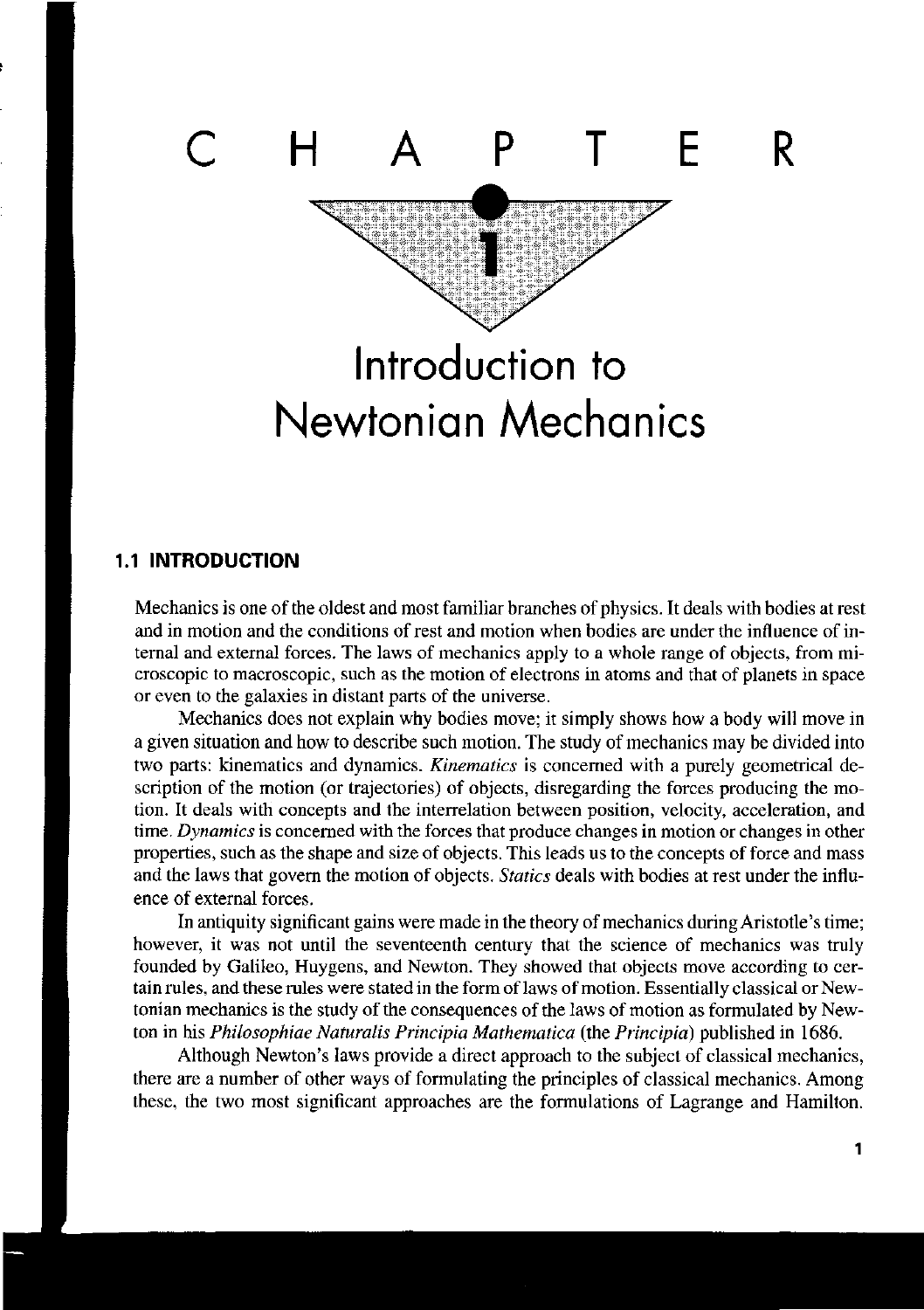These two approaches take *energy* rather than force as the fundamental concept. In more than half of this text, we will use the classical approach of Newton, while in the later part of the text we will introduce Lagrange and Hamilton formulations.

Until the beginning of the twentieth century, Newton's laws were completely applicable to all well-known situations. The difficulties arose when these laws were applied to certain definite situations: (a) to very fast moving objects (objects moving with speeds approaching the speed of light) and (b) to objects of microscopic size such as electrons in atoms. These difficulties led to modifications in the laws of Newtonian mechanics: (a) to the formulation of the *special theory of relativity* for objects moving with high speeds, and (b) to the formulation of *quantum mechanics* for objects of microscopic size. The failure of classical mechanics in these situations is the result of inadequacies in classical concepts of space and time as discussed briefly in Chapter 16, Special Theory of Relativity.

Before we start an in-depth study of mechanics, we devote this chapter to summarizing briefly a few essential concepts of interest from introductory mechanics. We especially emphasize the importance of the role of Newton's laws of motion.

# **1.2 UNITS AND DIMENSIONS**

Measurements in physics involve such quantities as velocity, force, energy, temperature, electric current, magnetic field, and many others. The most surprising aspect is that all these quantities can be expressed in terms of a few basic quantities, such as length L, mass M, and time T. These three quantities are called *fundamental* or *basic quantities (base units);* all others that are expressed in terms of these are called *derived quantities.*

#### **Three Basic Standards: Length, Mass, and Time**

Three different sets of units are in use. The most prevalent is that in which length is measured in *meters,* mass in *kilograms,* and time in *seconds,* hence the name *MKS system* (or *metric system).* As we will see, in practice there are five different quantities that are used as base units.

**Standard of length: The meter.** The meter has been defined as the distance between the two marks on the ends of a platinum-iridium alloy metal bar kept in a temperature-controlled vault at the International Bureau of Weights and Measures in Sevres, near Paris, France. In 1960, by international agreement, the General Conference on Weights and Measures changed the standard of length to an atomic constant by the following procedure. A glass tube is filled with krypton gas in which an electrical discharge is maintained. The standard *meter* is defined to be equal to exactly 1.650,763.73 wavelengths of orange-red light emitted in a vacuum from krypton-86 atoms. To improve the accuracy still further, a meter was redefined in 1983 as equal to a distance traveled by light in vacuum in a time interval of 1/299,792,458 of a second.

**Standard of time: The second.** In the past, the spinning motion of Earth about its axis, as well as its orbital motion about the Sun, have been used to define a second. Thus, a second is defined to be 1/86,400 of a mean solar day. In October 1967, the time standard was redefined in terms of an atomic clock, which makes use of the periodic atomic vibrations of certain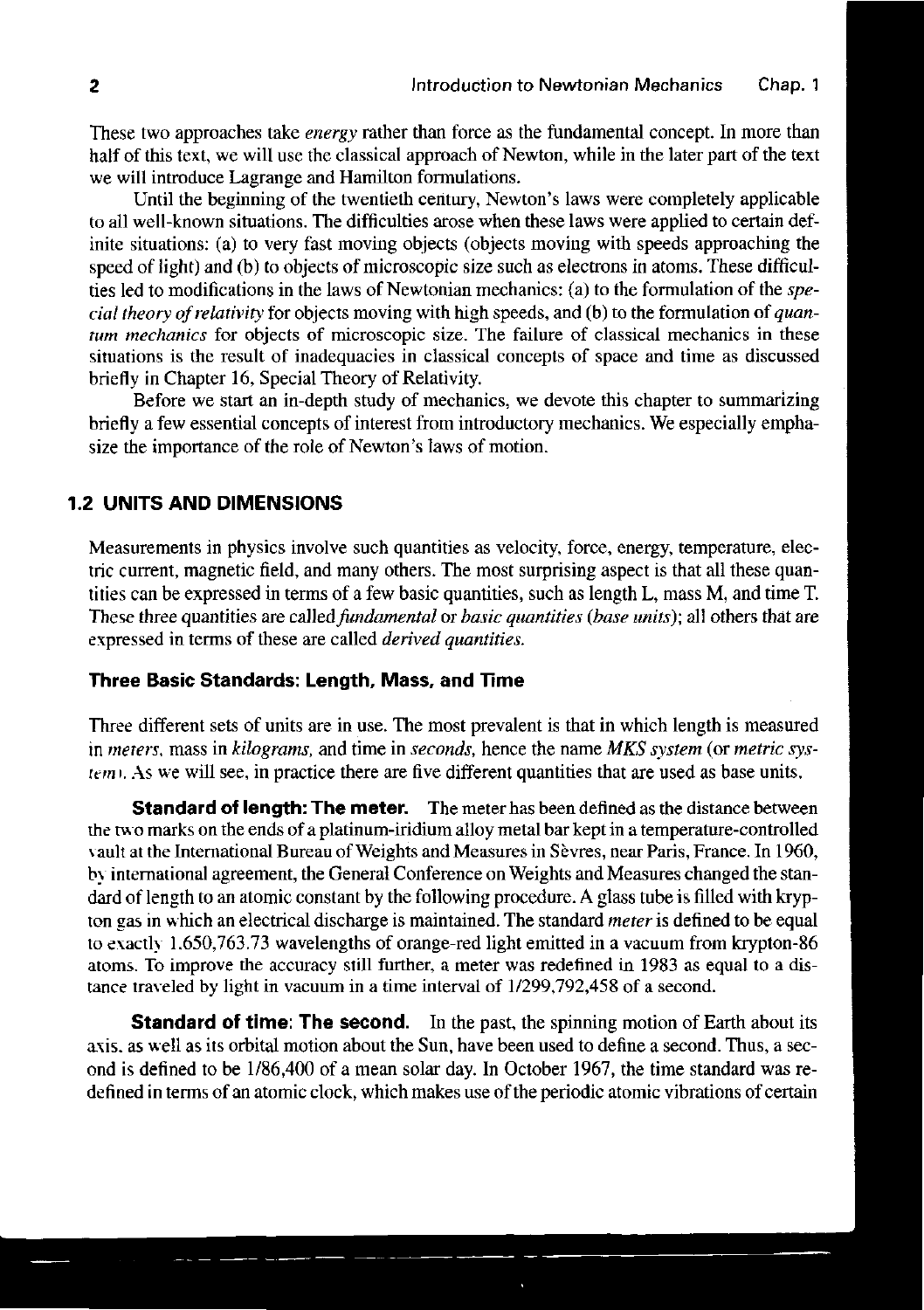#### Sec. 1.2 Units and Dimensions

\_:oms. According to the cesium clock, a *second* is defined to be exactly equal to the time interi.1 of 9,192,631,770 vibrations of radiation from cesium-133. This method has an accuracy of ; part in 10<sup>11</sup>. It is possible that two cesium clocks running over a period of 5000 years will difrer by only 1 second.

**Standard of mass: The kilogram.** A platinum-iridium cylinder is carefully stored  $\therefore$  a repository at the International Bureau of Weights and Measures. The mass of the cylinder : - defined to be exactly equal to a *kilogram.* This is the only base unit still defined by an artifact. The basic aim of scientists has been to define the three basic standards in such a way that they *•re* accurately and easily reproducible in any laboratory.

#### **Different Systems of Units**

Besides MKS system, there are two others, all using five base units, which are briefly described relow.

**The CGS or Gaussian system.** In this system the unit of length is the *centimeter*  $= 10^{-2}$  m), the unit of mass is the *gram* (=  $10^{-3}$  kg), and the unit of time is the *second*.

**The British system.** This is used in the United States and may be referred to as U.S. engineering system. In this system the unit of length is the *foot* and the unit of time is the *secnd.* This system does not use mass as a basic unit; instead, *force* is used, the unit of which is ihe *pound* (lb). The unit of mass derived from the pound is called the *slug* (= 32.17 lb mass). The unit of temperature in the British system is the *degree Fahrenheit.*

**The MKS or metric system.** In this system the unit of length is the *meter* (m), the unit ?f mass is the *kilogram* (kg), and the unit of time is the *second* (sec). These are the most commonly used units in the world. The other two base units are temperature in kelvins (K) and charge in coulombs (coul).

| Units       | <b>MKS</b>                 | CGS                        | USA               |
|-------------|----------------------------|----------------------------|-------------------|
| Length      | $L: = l \cdot m$           | $L: = l \cdot cm$          | $L: = l \cdot ft$ |
| Mass        | $M: = 1$ kg                | $M: = 1 \cdot gm$          | $L: = 1 \cdot lb$ |
| Time        | $T: = 1$ sec               | $T: = 1 \cdot \sec$        | $T: = 1$ sec      |
| Temperature | $R: = 1$ K                 | $R: = 1 \cdot K$           | $R: = 1$ K        |
| Charge      | $Q: = I \cdot \text{coul}$ | $Q: = I \cdot \text{coul}$ | $Q_i = 1$ coul    |

Five of the most commonly used base units in the different systems are listed here.

**International System of Units (SI).** The International System of Units, abbreviated SI after the French *Systeme international d'unites,* is the modern version of the metric system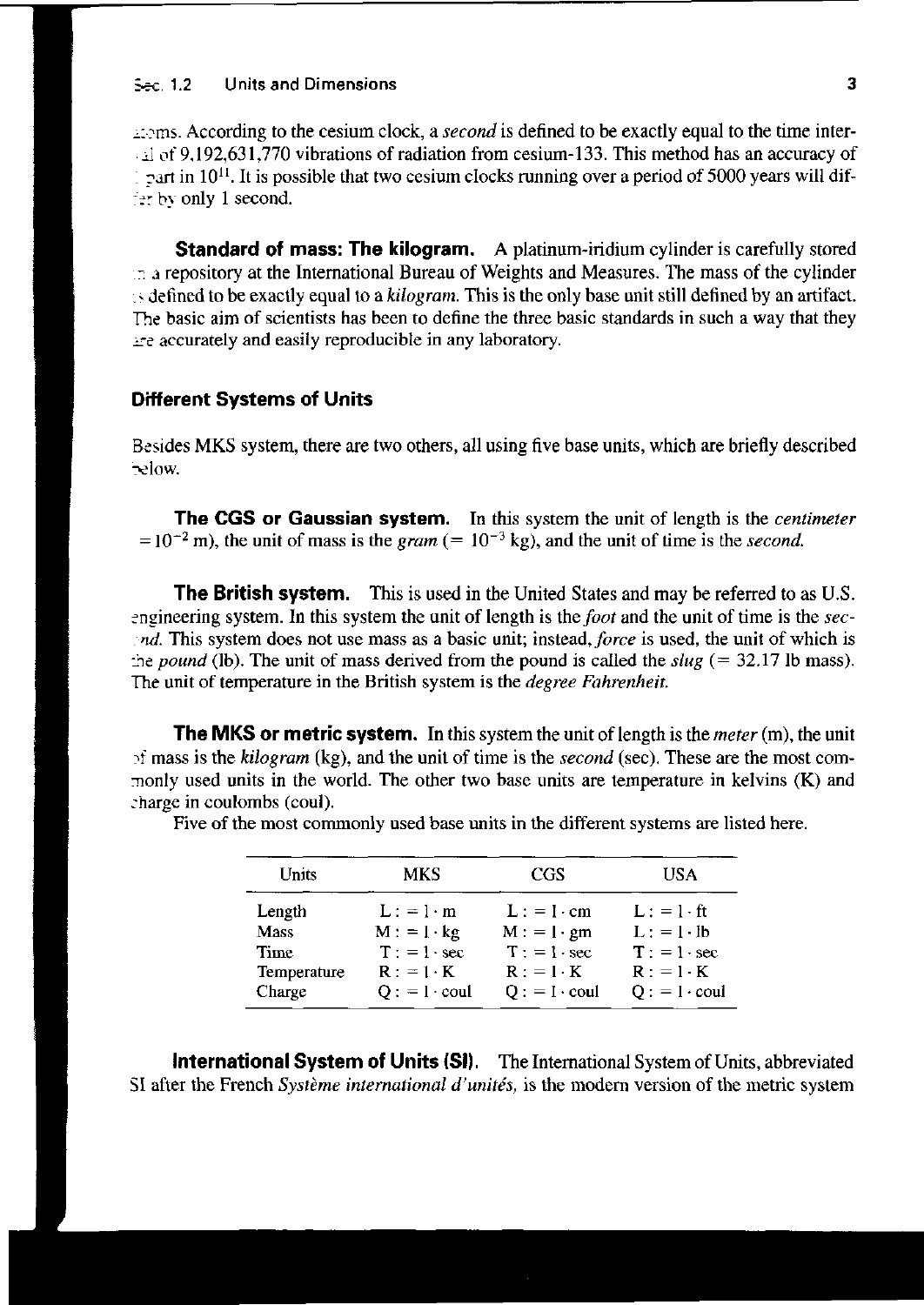established by international agreement. For convenience it uses 7 base units: Five of these are the same as MKS already listed and the other two are:

| Amount of substance | mole    | $1 \cdot$ mol |
|---------------------|---------|---------------|
| Luminous intensity  | candela | l cd          |

The SI also uses two supplementary units:

| Plane angle | radian         | l · rad |
|-------------|----------------|---------|
| Solid angle | steradian 1 sr |         |

#### **Dimensions**

Most physical quantities may be expressed in terms of length *L,* mass *M,* and time *T,* where *L, M*, and *T* are called dimensions. A quantity expressed as  $L^a M^b T^c$  means that its length dimension is raised to the power *a,* its mass dimension is raised to the power *b,* and its time dimension is raised to the power c. Thus the dimensions of volume are  $L^3$ , that of acceleration are  $LT^{-2}$ , and that of force are *MLT ~ 2 .*

To add or substract two quantities in physics they must have the same dimensions. Similarly, no matter what system of units is used, all mathematical relations and equations must be dimensionally correct. That is, the quantities on both sides of the equations must have the same dimensions. For example, in the equation  $x = v_0 + \frac{1}{2}at^2$ , x has dimensions of *L*,  $v_0 t$  has dimensions of  $(L/T)T = L$ , and  $\frac{1}{2}at^2$  has dimensions of  $\frac{1}{2}(LT^2)(T^2) = L$ . Thus dimensional analysis may be used to  $(1)$  check the correctness of the form of the equation, that is, every term in the equation must have the same dimensions, (2) to check an answer computed from an equation for plausibility in a given situation, and (3) to arrive at a formula if we know the dependence of a certain quantity on other physical quantities.

/Example 1.1

The magnitude of the centripetal force Fc acting on an object is a function of mass M of the object, its velocity v, and the radius r of the circular path. By the method of dimensional analysis, find an expression for the centripetal force.

#### **Solution**

Since Fc is a function of M, v, and r, the values of a, b, and c are calculated in the expression for Fc.

$$
\mathbf{Fc} = \mathbf{M}^{\mathbf{a}} \cdot \mathbf{v}^{\mathbf{b}} \cdot \mathbf{r}^{\mathbf{c}}
$$
 (i)

$$
\text{Fc} := 1 \cdot \text{kg} \cdot \frac{\text{m}}{\text{sec}^2} \qquad \text{M} := 1 \cdot \text{kg} \qquad \text{v} := 1 \cdot \frac{\text{m}}{\text{sec}} \qquad \text{r} := 1 \cdot \text{m}
$$

In terms of units, expression (i) takes the form (ii).

$$
kg \cdot \frac{m}{sec^2} = kg^a \cdot \left(\frac{m}{sec}\right)^b \cdot m^c
$$
 (ii)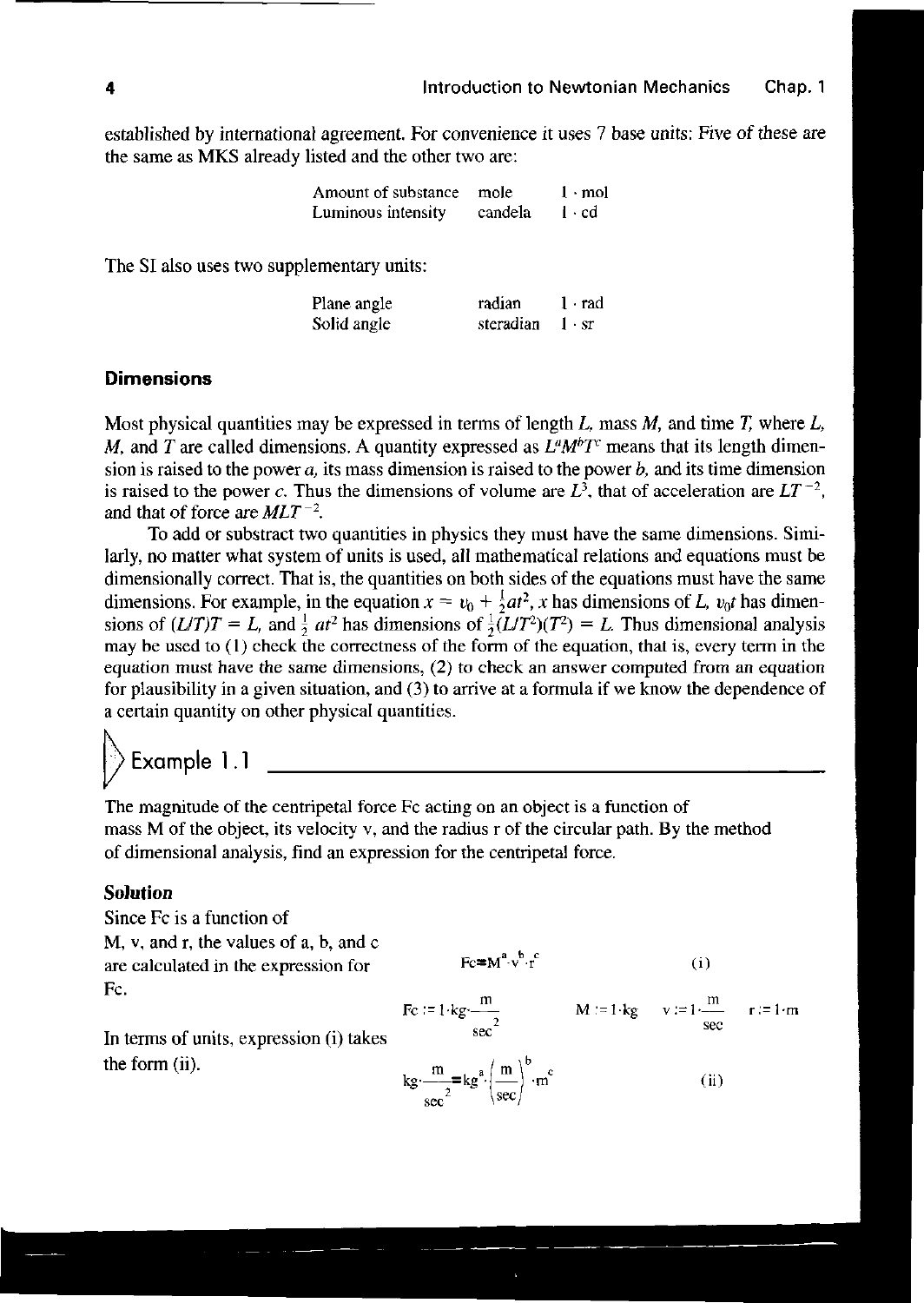We assume the values of a, b, and c to be (guess values)

Comparing the values of a, b, and c on both sides of Eq. (ii), we get Eqs. (iii).

Let S represent the solution giving the values of a, b, and c that satisfy Eqs. (i) and (ii). The results are:  $a = 1$ ,  $b = 2$  and  $c = -1$ .

Thus the proper equation for force Fc and its units are

**EXERCISE 1.1** The angular velocity  $\omega$  of a simple pendulum is a function of its length L and acceleration due to gravity g. Find an expression for the angular velocity  $\omega$  and the time period T of the pendulum by the method of dimensional analysis.

**Guess** 

Given

 $a := 1$ 

# **1.3 NEWTON'S LAWS AND INERTIAL SYSTEMS**

Newton's laws may be stated in a brief and concise form as below:

*Newton's First Law. Every object continues in its state of rest or uniform motion in a straight line unless a net external force acts on it to change that state.*

*Newton's Second Law. The rate of change of momentum of an object is directly proportional to the force applied and takes place in the direction of the force.*

*Newton's Third Law. To every action there is always an equal and opposite reaction; that is, whenever a body exerts a certain force on a second body, the second body exerts an equal and opposite force on the first.*

These statements do look simple; but that is deceptive. Newton's laws are the results of a combination of definitions, experimental observations from nature, and many intuitive concepts. We cannot do justice to these concepts in a short space here, but we will try to expand our thinking horizon by discussing these statements in some detail.

The motion of objects in our immediate surroundings is complicated by ever present frictional and gravitational forces. Let us consider an isolated object that is moving with a constant (or uniform) velocity in space. Describing it as an isolated object implies that it is far away from any surrounding objects so that it does not interact with them; hence no net force (gravitational

 $a=1$  $b + c = 1$   $b - 2 = 0$  (iii)

 $\mathbf{b} := 1$ 

 $c := 1$ 

 $S := Find(a, b, c)$  $S = \begin{pmatrix} 1 \\ 2 \\ 1 \end{pmatrix}$  $Fc = Mv$  $Fc = 1 \cdot kg \cdot m \cdot sec$  (iv)

$$
\frac{1}{\sqrt{2}}\left(\frac{1}{\sqrt{2}}\right)^{2}+\frac{1}{\sqrt{2}}\left(\frac{1}{\sqrt{2}}\right)^{2}+\frac{1}{\sqrt{2}}\left(\frac{1}{\sqrt{2}}\right)^{2}+\frac{1}{\sqrt{2}}\left(\frac{1}{\sqrt{2}}\right)^{2}+\frac{1}{\sqrt{2}}\left(\frac{1}{\sqrt{2}}\right)^{2}+\frac{1}{\sqrt{2}}\left(\frac{1}{\sqrt{2}}\right)^{2}+\frac{1}{\sqrt{2}}\left(\frac{1}{\sqrt{2}}\right)^{2}+\frac{1}{\sqrt{2}}\left(\frac{1}{\sqrt{2}}\right)^{2}+\frac{1}{\sqrt{2}}\left(\frac{1}{\sqrt{2}}\right)^{2}+\frac{1}{\sqrt{2}}\left(\frac{1}{\sqrt{2}}\right)^{2}+\frac{1}{\sqrt{2}}\left(\frac{1}{\sqrt{2}}\right)^{2}+\frac{1}{\sqrt{2}}\left(\frac{1}{\sqrt{2}}\right)^{2}+\frac{1}{\sqrt{2}}\left(\frac{1}{\sqrt{2}}\right)^{2}+\frac{1}{\sqrt{2}}\left(\frac{1}{\sqrt{2}}\right)^{2}+\frac{1}{\sqrt{2}}\left(\frac{1}{\sqrt{2}}\right)^{2}+\frac{1}{\sqrt{2}}\left(\frac{1}{\sqrt{2}}\right)^{2}+\frac{1}{\sqrt{2}}\left(\frac{1}{\sqrt{2}}\right)^{2}+\frac{1}{\sqrt{2}}\left(\frac{1}{\sqrt{2}}\right)^{2}+\frac{1}{\sqrt{2}}\left(\frac{1}{\sqrt{2}}\right)^{2}+\frac{1}{\sqrt{2}}\left(\frac{1}{\sqrt{2}}\right)^{2}+\frac{1}{\sqrt{2}}\left(\frac{1}{\sqrt{2}}\right)^{2}+\frac{1}{\sqrt{2}}\left(\frac{1}{\sqrt{2}}\right)^{2}+\frac{1}{\sqrt{2}}\left(\frac{1}{\sqrt{2}}\right)^{2}+\frac{1}{\sqrt{2}}\left(\frac{1}{\sqrt{2}}\right)^{2}+\frac{1}{\sqrt{2}}\left(\frac{1}{\sqrt{2}}\right)^{2}+\frac{1}{\sqrt{2}}\left(\frac{1}{\sqrt{2}}\right)^{2}+\frac{1}{\sqrt{2}}\left(\frac{1}{\sqrt{2}}\right)^{2}+\frac{1
$$

5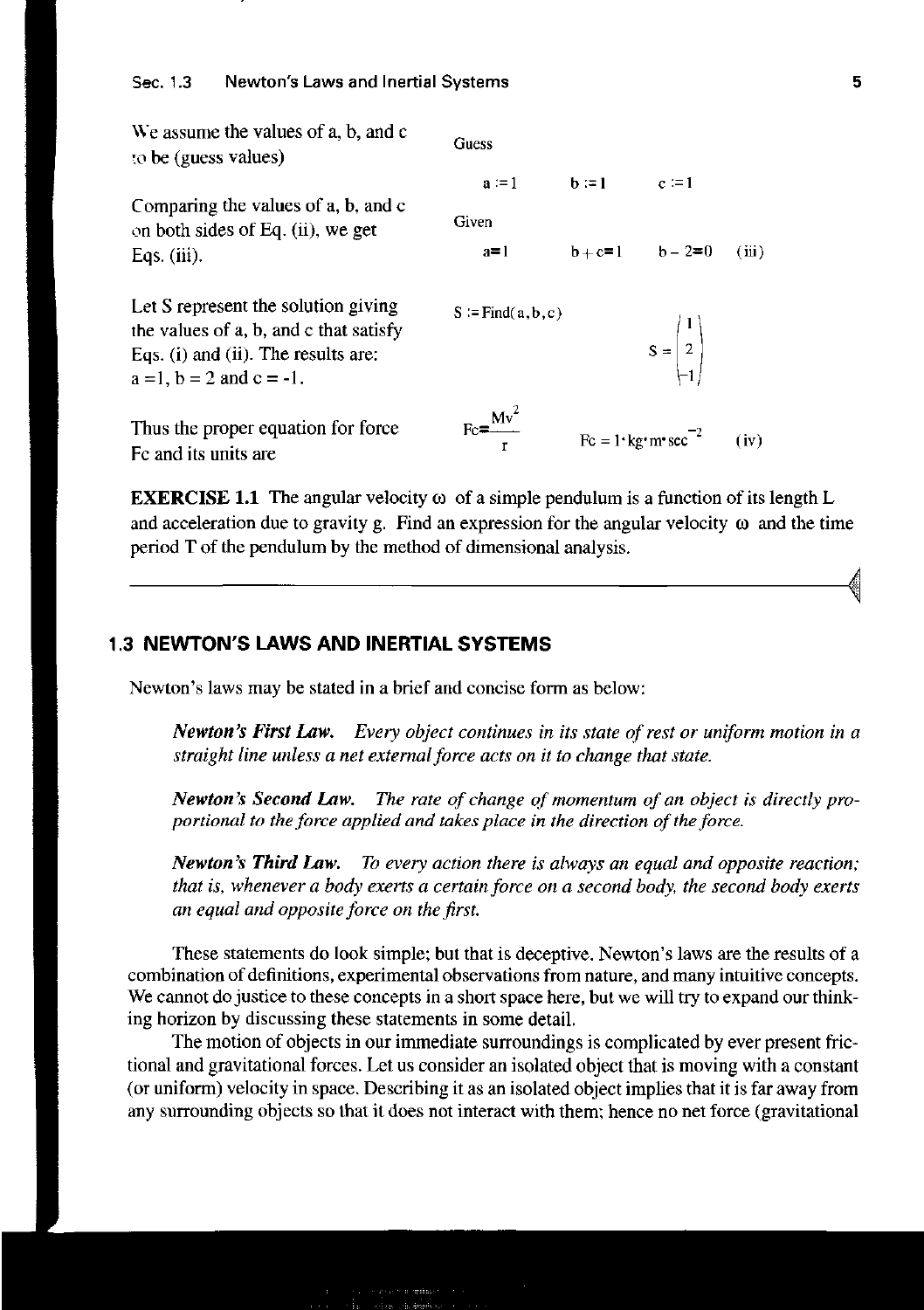or otherwise) acts on it. To describe the motion of the object we must draw a coordinate system with respect to which the object moves with uniform velocity. Such a coordinate system is called an *inertial system.* The essence of Newton's first law is that it is always possible to find a coordinate system with respect to which an isolated body moves with uniform velocity; that is, *Newton's first law asserts the existence of inertial systems.*

Newton's second law deals with such matters as: What happens when there is an interaction between objects? How do you represent interaction? And still further, what is inertia and how do we measure this property of an object? As we know, *inertia* is a property of a body that determines its resistance to acceleration or change in motion when that body interacts with another body. The quantitative measure of *inertia* is called *mass.*

Consider two bodies that are completely isolated from the surroundings but interact with one another. The interaction between these objects may result from being connected by means of a rubber band or a spring. The interaction results in acceleration of the bodies. Such accelerations may be measured by stretching the bodies apart by the same amount and then measuring the resultant accelerations. All possible measurements show that the accelerations of these two bodies are always in opposite directions and that the ratio of the accelerations are inversely proportional to the masses. That is,

$$
\frac{a_A}{a_B} = -\frac{m_B}{m_A}
$$
  

$$
m_A a_A = -m_B a_B
$$
 (1.1)

Thus the effect of interaction is that the product of mass and acceleration is constant and denotes the *change in motion.* This product is called *force* and it represents interaction. Thus we may say that the force  $F_A$  acting on A due to interaction with B is

$$
F_A = m_A a_A \tag{1.2}
$$

while the force  $F_B$  acting on *B* due to interaction with *A* is

$$
F_B = m_B a_B \tag{1.3}
$$

Thus, in general, using vector notation we may write

$$
\mathbf{F} = m\mathbf{a} \tag{1.4}
$$

This equation is the definition of force when acting on a constant mass and holds good only in inertial systems. It is important to keep in mind that the force F arises because of an interaction or simply stands for an interaction. No acceleration could ever be produced without an interaction.

Let us now proceed to obtain the definition of force starting directly with the statement of Newton's second law given previously. Suppose an object of mass *m* is moving with velocity v so that the linear momentum p is defined as

$$
\mathbf{p} = m\mathbf{v} \tag{1.5}
$$

**or**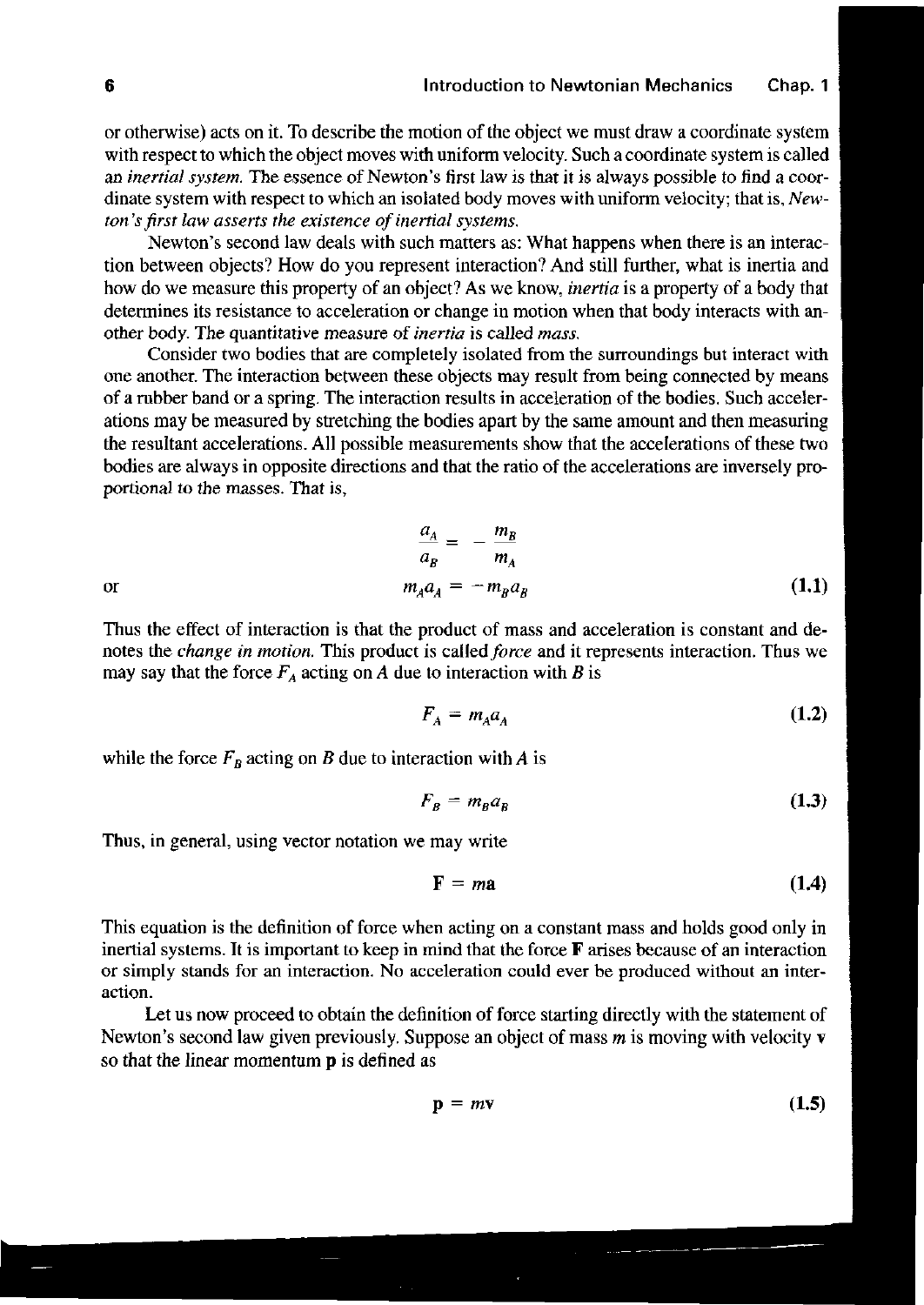#### Sec. 1.4 Inertial and Noninertial Systems: Noninertial Forces 7

According to Newton's second law, the rate of change of momentum is defined as force  $\mathbf{F}$ ; that is,

$$
\mathbf{F} = \frac{d\mathbf{p}}{dt} \tag{1.6}
$$

This equation takes a much simpler form if mass *m* remains constant at all speeds. If v is very small as compared to the speed of light  $c = 3 \times 10^8$  m/s), the variation in mass m is negligible. Hence, we may write

$$
\mathbf{F} = \frac{d}{dt}(m\mathbf{v}) = m\frac{d\mathbf{v}}{dt} = m\mathbf{a}
$$
 (1.7)

That is, force is equal to mass (or inertial mass) times acceleration provided *m* is constant. This is the same as Eq. (1.4). It should be clear that Newton's first law is a special case of the second law, when  $\mathbf{F} = 0$ .

Let us now say a few words about Newton's third law. According to Newton's third law, forces always exist in pairs. Thus, if two bodies *A* and *B* interact with one another, and if there is a force  $\mathbf{F}_A$  acting on body A, then there must be a force  $\mathbf{F}_B$  acting on body B, so

$$
\mathbf{F}_A = -\mathbf{F}_B \tag{1.8}
$$

Thus the law implies that forces always exist in pairs (a single force without its partner somewhere else is an impossibility) and that such forces are the result of interactions. We can never have an isolated object having acceleration. An object with acceleration must have a counterpart somewhere else with opposite acceleration that is inversely proportional to mass.

It should be clear that Eq. (1.8) implies that the forces are equal and opposite, but they do not *always* necessarily have the same line of action. These points are elaborated on in Chapter 8.

# **1.4 INERTIAL AND NONINERTIAL SYSTEMS: NONINERTIAL FORCES**

As we mentioned earlier, the first law of motion defines a particular type of reference frame, called the inertial system; that is, the inertial system is one in which Newton's first law holds good. We would like to find a relation between the measurements made by an observer *A* in an inertial system *S* and another observer *B* in a noninertial system 5", both observing a common object  $C$  that may be moving with acceleration. This situation is shown in Fig. 1.1.  $S$  being an inertial system means that observer *A* is moving with uniform velocity, while system *S'* being noninertial means that observer *B* has an acceleration.

Object C of mass M is accelerating. Observer A measures its acceleration to be  $a_A$  and observer *B* measures its acceleration to be  $a_B$ . Thus, according to observer *A*, the force acting on Cis

$$
F_A = Ma_A \tag{1.9}
$$

while according to observer *B* the force acting on *C* is

$$
F_B = Ma_B \tag{1.10}
$$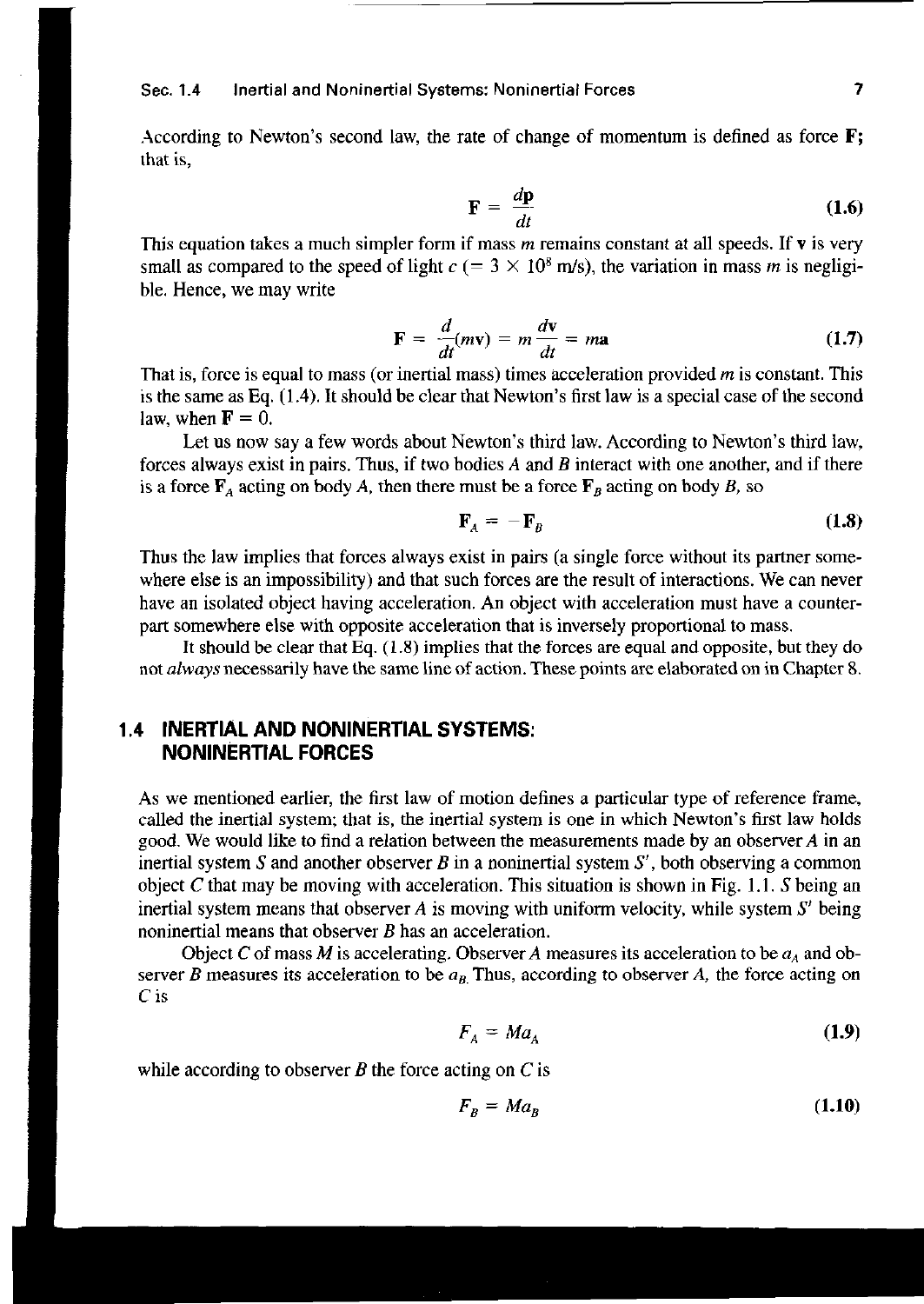

**Figure 1.1** Moving object C being observed by an observer A in an inertial system *S* and another observer *B* in the noninertial system *S'.*

*FB* would have been equal to *FA* if the *S'* system was also a true inertial system. Let us find the relation between  $F_A$  and  $F_B$ . According to Fig. 1.1,

$$
X_A(t) = X_B(t) + X(t)
$$
 (1.11)

Differentiating twice and rearranging,

$$
\ddot{X}_B = \ddot{X}_A - \ddot{X} \tag{1.12}
$$

Multiplying both sides by *M,*

$$
M\ddot{X}_B = M\ddot{X}_A - M\ddot{X}
$$
  
or  

$$
F_B = F_A - M\ddot{X}
$$
 (1.13)

Since observer *A* in system *S* is in a true inertial system, we may write

$$
F_A = F_{\text{true}} = M\ddot{X}_A \tag{1.14}
$$

while the force measured by observer *B,* who is in a noninertial system *S'*, is not a true force but an apparent force given by

$$
F_B = F_{\text{appt}} = M\ddot{X}_B \tag{1.15}
$$

Thus we may write Eq. (1.13) as

$$
F_{\text{appt}} = F_{\text{true}} - M\ddot{X} \tag{1.16}
$$

Thus observer *B* will not measure a true force unless  $\ddot{X} = 0$ , in which case *B* will be moving with a uniform velocity with respect to *A;* hence *S'* itself will be a true inertial system. In general, for three-dimensional motion, we may write Eq. (1.16) as

$$
\mathbf{F}_{\text{appt}} = \mathbf{F}_{\text{true}} - M\dot{\mathbf{R}} \tag{1.17}
$$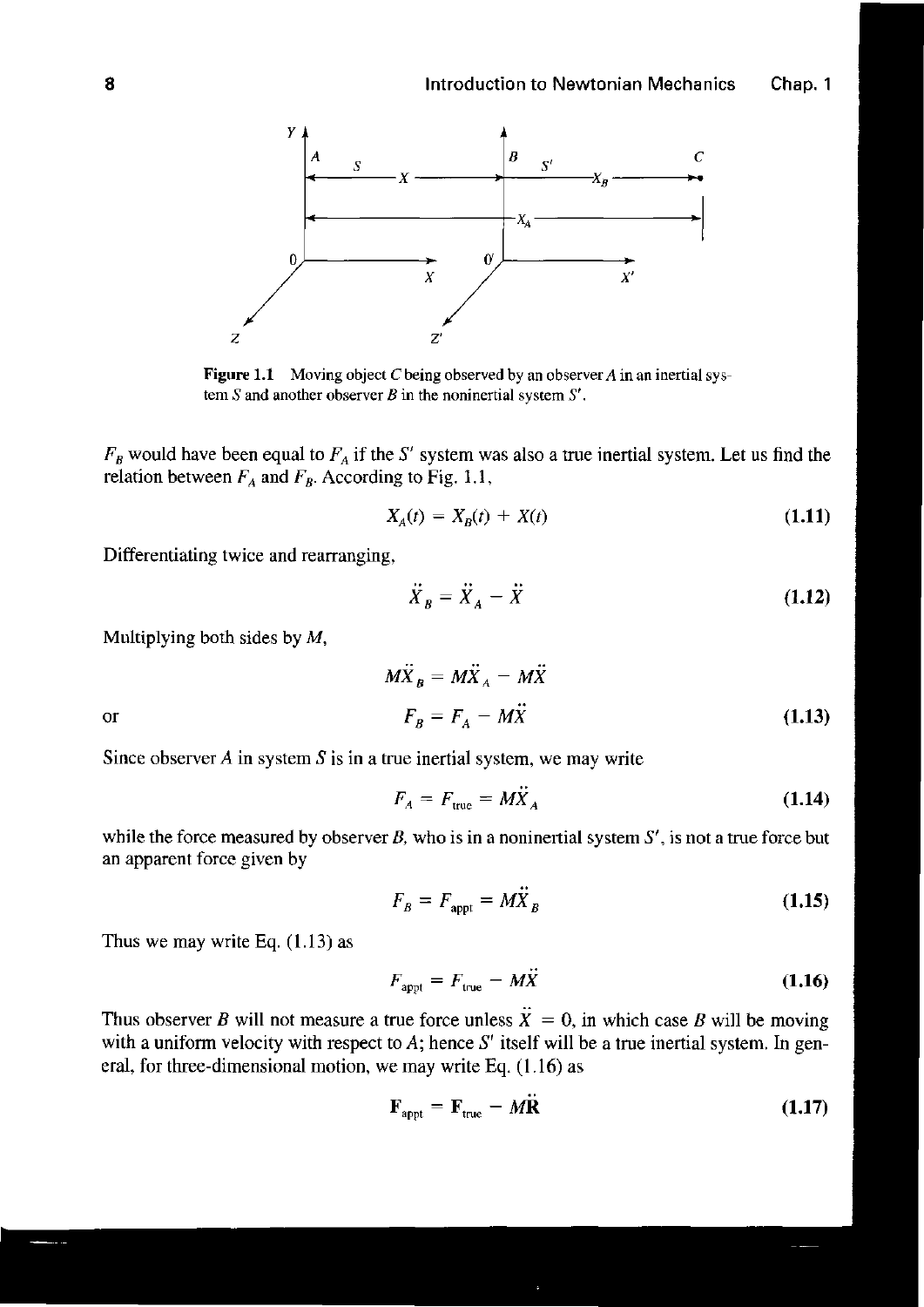where  $\ddot{\mathbf{R}}$  is the acceleration of the noninertial system S' with respect to the inertial system S or with respect to any other inertial system. If  $\mathbf{R} = \mathbf{0}$ , then  $\mathbf{F}_{\text{appt}} = \mathbf{F}_{\text{true}}$ , and hence both systems will be inertial. We may write Eq.  $(1.17)$  as

$$
\mathbf{F}_{\text{appt}} = \mathbf{F}_{\text{true}} + \mathbf{F}_{\text{fict}} \tag{1.18a}
$$

where

$$
\mathbf{F}_{\text{fict}} = -M\ddot{\mathbf{R}} \tag{1.18b}
$$

The last term is called a *noninertial force* or *fictitious force* because it is not a force in the true -ense; no interactions are involved. It is simply a product of mass times acceleration.

## **1 5 SIMPLE APPLICATIONS OF NEWTON'S LAWS**

A few simple applications of Newton's laws will be discussed in this section and the next.

#### **Atwood Machine**

A system of masses tied with a string and going over a pulley is called an Atwood machine, as shown in Fig. 1.2. We will assume that the pulley is frictionless and hence will not rotate. Mass  $m_2$ , being greater than mass  $m_1$ , will move downward and  $m_1$  will move upward. The velocity *v*  $= dx/dt$  is taken to be positive upward, while T (which is the same on both sides since the string is massless) is taken to be the tension in each string. Thus the motion of the two masses may be described by the following equations,  $a = d^2x/dt^2$  being the acceleration for either mass. Acceleration *a* is the same on both sides since the string is "stretchless."

$$
T - m_1 g = m_1 a \tag{1.19}
$$

$$
m_2g - T = m_2a \tag{1.20}
$$



///////////////////////////// Figure 1.2 Atwood machine.

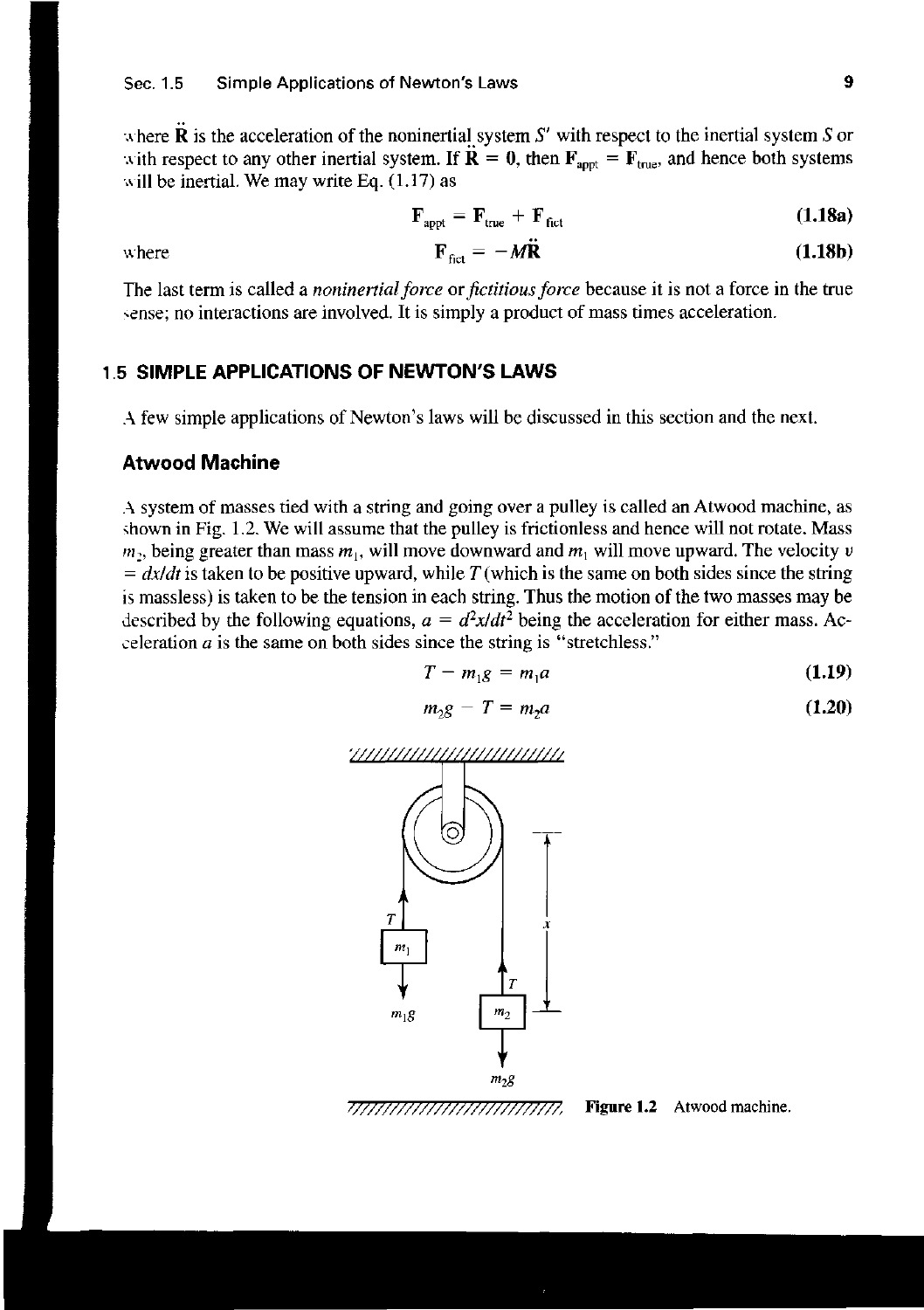#### 10 **10** Introduction to Newtonian Mechanics Chap. 1

These equations may be solved to yield

$$
a = \frac{m_2 - m_1}{m_1 + m_2} g \tag{1.21}
$$

$$
T = \frac{2m_1m_2}{m_1 + m_2}g
$$
 (1.22)

If  $m_1 = m_2$ , we get  $a = 0$ , and  $T = m_1 g = m_2 g$ , which is the case for static equilibrium. On the other hand, if  $m_2 \ge m_1$ , we get  $a \simeq g$  and  $T \simeq 2m_1g$ .

Let us consider the case in which the pulley is not stationary but moves upward with an acceleration *a,* as shown in Fig. 1.3. In such a situation the total length of the string is

$$
\ell = \pi R + (y - y_1) + (y - y_2) \tag{1.23}
$$

Differentiating, we obtain

$$
2\ddot{y} - \ddot{y}_1 - \ddot{y}_2 = 0 \tag{1.24}
$$

But  $\ddot{y} = a$  is the upward acceleration of the pulley. Hence

$$
a = \frac{1}{2}(\ddot{y}_1 + \ddot{y}_2) \tag{1.25}
$$

These principles can be extended to other situations involving many masses and pulleys.



Figure 1.3 Motion of masses when the pulley has an upward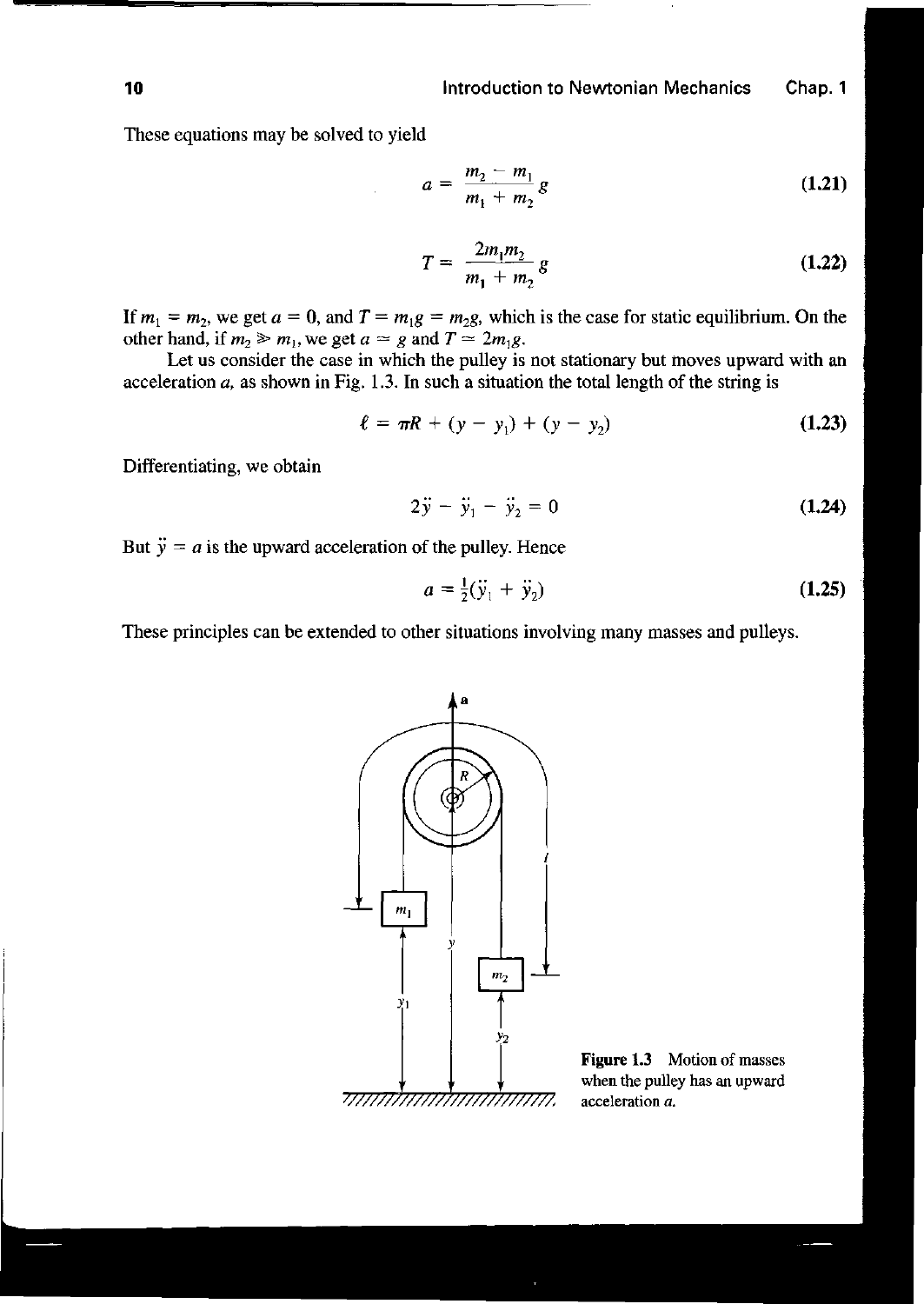

**Figure 1.4** Forces acting on a mass *m* on an inclined plane.

#### **Inclined Plane**

Consider a mass *m* on an inclined plane that makes an angle *6* with the horizontal, as shown in Fig. 1.4. The two forces acting on the mass *m* on the plane are the weight *mg* of mass *m* acting downward and the reaction P of the plane acting on mass *m* as shown. It is the resultant of these two forces that moves the mass up or down the plane, as illustrated for the two cases in Figs. 1.4 and 1.5. P can be resolved into two components; component *N* perpendicular to the surface of the plane is called the *normal reaction* (or normal force), and component f parallel to the surface of the plane is called the *frictional force.*

Let us consider the motion of mass  $m$  moving down the inclined plane, as shown in Fig. 1.4. Note that *mg* has been resolved into two components *mg* cos *8* and *mg* sin *6.* Thus, for the motion of mass *m,* we may write

$$
\sum F_x = mg \sin \theta - f = ma \tag{1.26}
$$

$$
\sum F_{v} = N - mg \cos \theta = 0 \tag{1.27}
$$



**Figure 1.5** Motion of mass *m* moving upward on an inclined plane.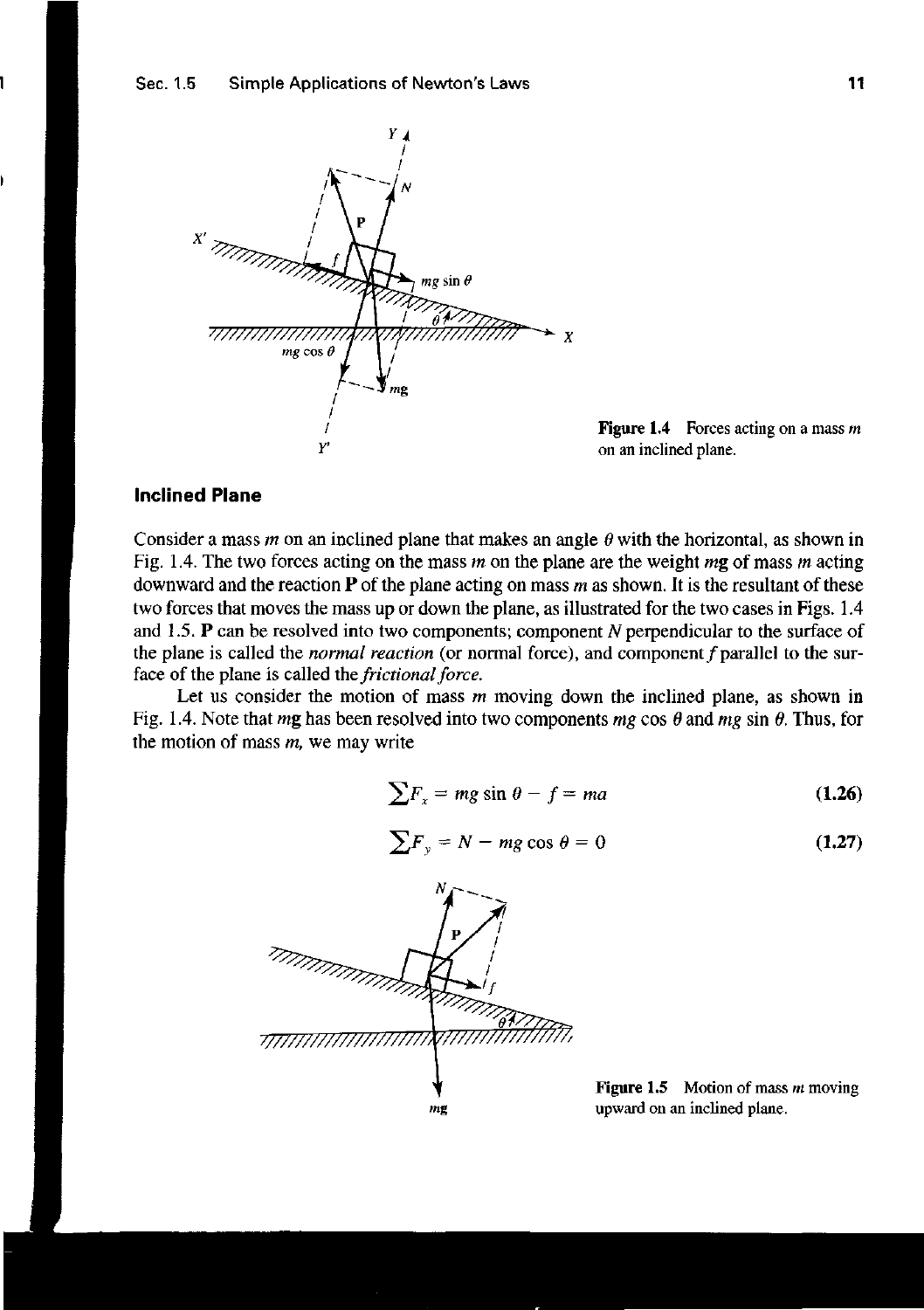For a surface with a coefficient of friction  $\mu$ , the frictional force f is found to be the product of  $\mu$  and the normal reaction. That is,

$$
f = \mu N = \mu mg \cos \theta \qquad (1.28)
$$

(If the body is at rest  $\mu = \mu_s$ , where  $\mu_s$ , is the coefficient of static friction. If the body is in motion,  $\mu = \mu_k$ , where  $\mu_k$  is the coefficient of kinetic friction.  $\mu_k$  is always less than  $\mu_s$ .) Substituting for f in Eq.  $(1.26)$  and solving for a,

$$
a = g(\sin \theta - \mu \cos \theta) \tag{1.29}
$$

If the mass  $m$  has an initial upward velocity along the plane, the direction of  $f$  will be opposite, as shown in Fig. 1.5, and the expression for the resulting acceleration (or deceleration) will be

$$
a = g(\sin \theta + \mu \cos \theta) \tag{1.30}
$$

Suppose mass *m* is sitting on the horizontal plane and the angle  $\theta$  of the plane is increased steadily. When the angle reaches a certain value  $\theta = \theta_f$ , mass m just starts sliding. In this situation, when the motion starts  $a = 0$ , and we get

$$
mg \sin \theta_f - f = 0
$$
  

$$
N - mg \cos \theta_f = 0
$$
  
or 
$$
\frac{f}{N} = \tan \theta_f
$$
 (1.31)

But by definition  $f = \mu_s N$ , where  $\mu_s$  is the coefficient of static friction; hence

$$
\mu_s = \tan \theta_f \tag{1.32}
$$

where  $\theta_f$  is called the *angle of friction* or the *angle of repose*. If  $\theta$  is greater than  $\theta_f$ , the mass will not remain at rest. For the mass to remain at rest,

$$
\tan \theta < \tan \theta_f = \mu_s \tag{1.33}
$$

The same conclusion may be arrived at by considering Eq. (1.29), according to which the speed of the mass will increase if *a >* 0. This is possible only if

$$
(\sin \theta - \mu \cos \theta) > 0
$$
  
That is,  $\theta > \tan^{-1} \mu$  (1.34)

If  $a = 0$ ,  $\theta = \theta_f$  = the angle of friction. If  $\theta \le \theta_f$ , a will be negative, and the particle will not move or will come to rest if already moving.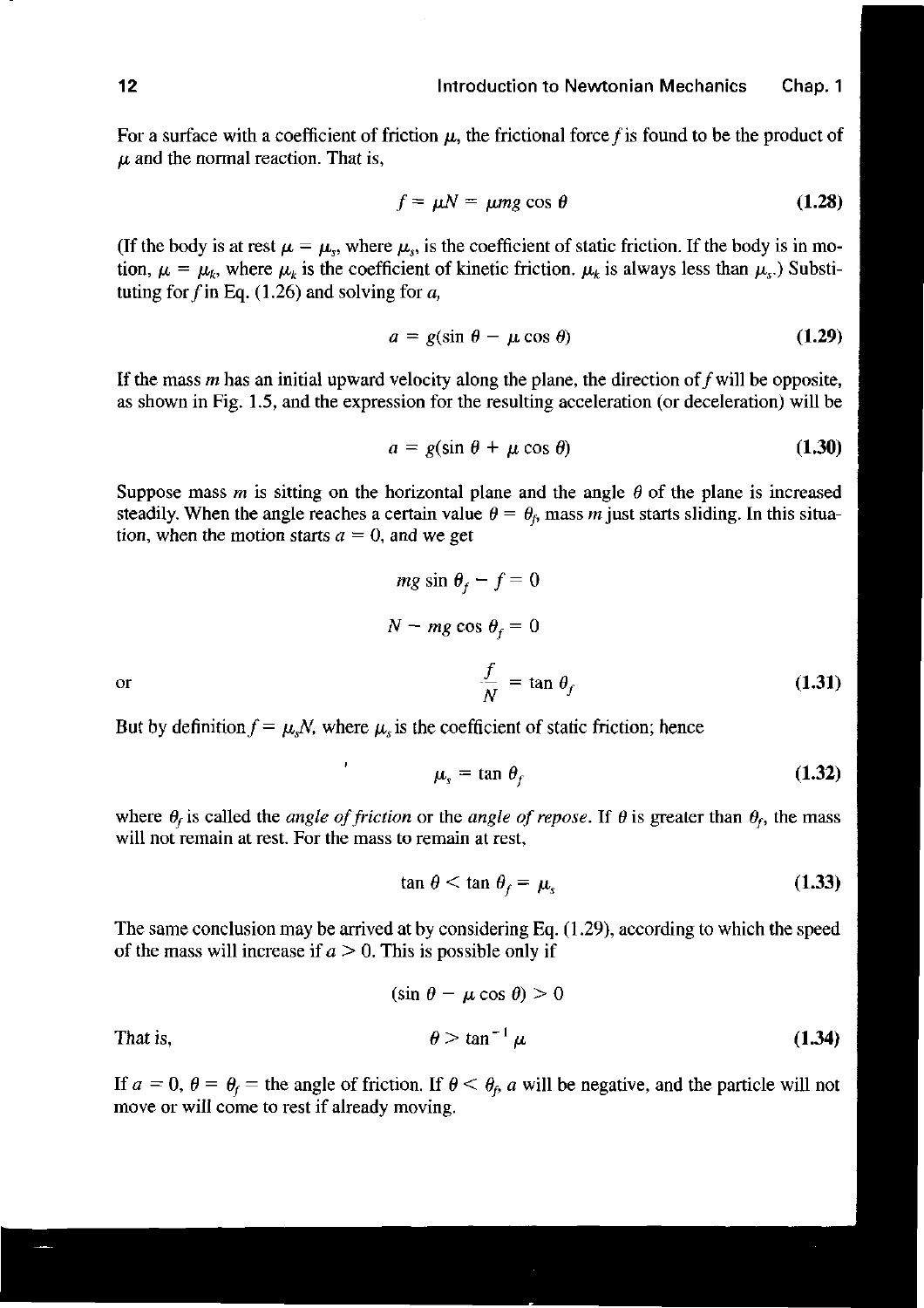#### **The Spinning Drum**

In a spinning drum or well in an amusement park ride, the riders stand against the wall of the drum. When the drum starts spinning very fast, the bottom of the drum falls down but the riders stay pinned against the wall of the drum. We want to find the minimum angular velocity  $\omega_{min}$ for which it is safe to remove the bottom.

The situation is as shown in Fig. 1.6, and with *N* being the unbalanced force the radial equation of motion is

$$
N - Ma_r = 0 \tag{1.35}
$$

or we could say that the normal reaction *N* must provide the needed centripetal force *Fc:*

$$
F_c = Ma_r = M\frac{v^2}{R} = MR\omega^2 \tag{1.36}
$$

Thus

If  $f$  is the static frictional force, then

$$
f \le \mu_s N = \mu_s MR\omega^2 \tag{1.38}
$$

where  $\mu_s$  is the coefficient of static fricition between the rider and the surface of the drum. For the rider to stay pinned against the wall of the drum,  $f$  must be equal to  $Mg$ . Substituting this in Eq. (1.38) yields

 $N = Ma_r = MR\omega^2$ 

$$
Mg \leq \mu_s MR\omega^2 \tag{1.39}
$$

$$
\omega \ge \sqrt{\frac{g}{\mu_s R}} \tag{1.40}
$$



Figure 1.6 Spinning drum.

**(1.37)**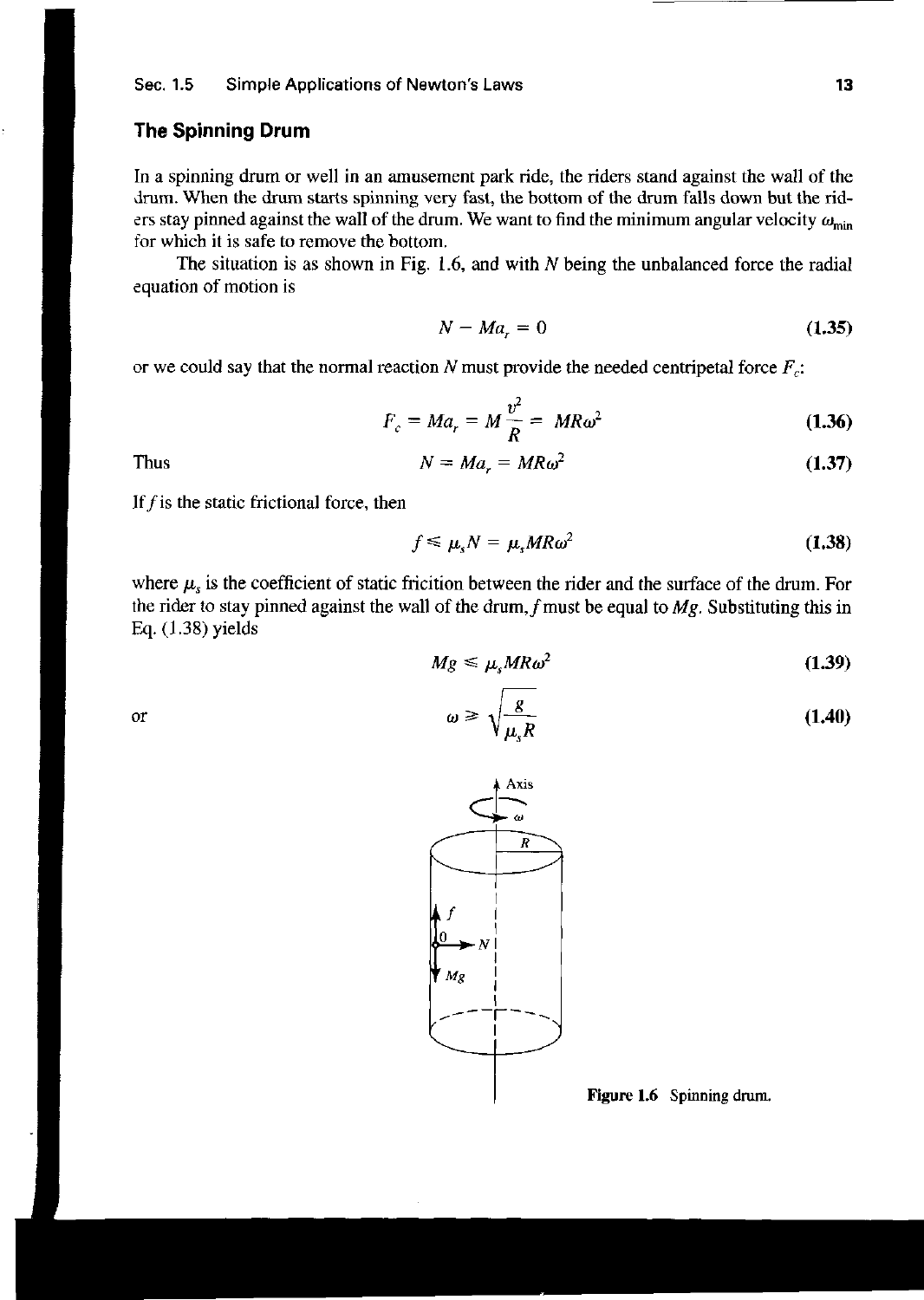Thus the minimum safe value of *co* is

$$
\omega_{\min} = \sqrt{\frac{g}{\mu_s R}} \tag{1.41}
$$

$$
\triangleright \text{Example 1.2} \underline{\hspace{1.5cm} \underline{\hspace{1.5cm}}}
$$

In Figure 1.6 the spinning drum has a radius of 2m and the coefficient of friction is 0.3. Calculate the minimum speed at which it is safe to remove the floor of the spinning drum.

#### **Solution**

The different values given are  $\mu := 0.3$  R :=2m g:=9.8  $\frac{m}{\lambda}$ 

From Eq. (1.41), the angular frequency  $\omega$  of the rotating drum is  $\omega := \frac{\sqrt{g}}{\sqrt{g}}$ 

 $\frac{\infty}{2 \cdot \pi} = 0.643 \text{ sec}^{-1}$ 

 $\omega = 4.041 \text{°sec}^{-1}$  'rad  $\omega = 231.558 \text{°sec}^{-1}$  'deg

 $\frac{2 \cdot \pi}{\omega} = 1.555$ <sup>\*</sup> sec

sec

Alternately, the revolution rate and time period are

Thus if the drum makes 0.643 revolution per second, or it takes 1.555 seconds to make one revolution, it will be safe to remove the drum floor from the bottom.

Should the drum speed be increased or decreased if (a) the coefficient of friction increases or decreases and (b) the radius R is larger or smaller?

**EXERCISE 1.2** In the example, suppose we want the drum to rotate at a speed of 2 revolutions per second and still be able to remove the floor safely by: (a) changing the radius but keeping  $\mu$  the same and (b) changing  $\mu$  but keeping the radius the same. What are the values of the radius and  $\mu$  in the two cases?



Two blocks of masses *m* and *M* are connected by a string and pass over a frictionless pulley. Mass *m* hangs vertically and mass *M* moves on an inclined plane that makes an angle *8* with the horizontal. If the coefficient of kinetic friction is  $\mu_k$  calculate the angle  $\theta$  for which the blocks move with uniform velocity. Discuss the special case in which  $m = M$ .

$$
14
$$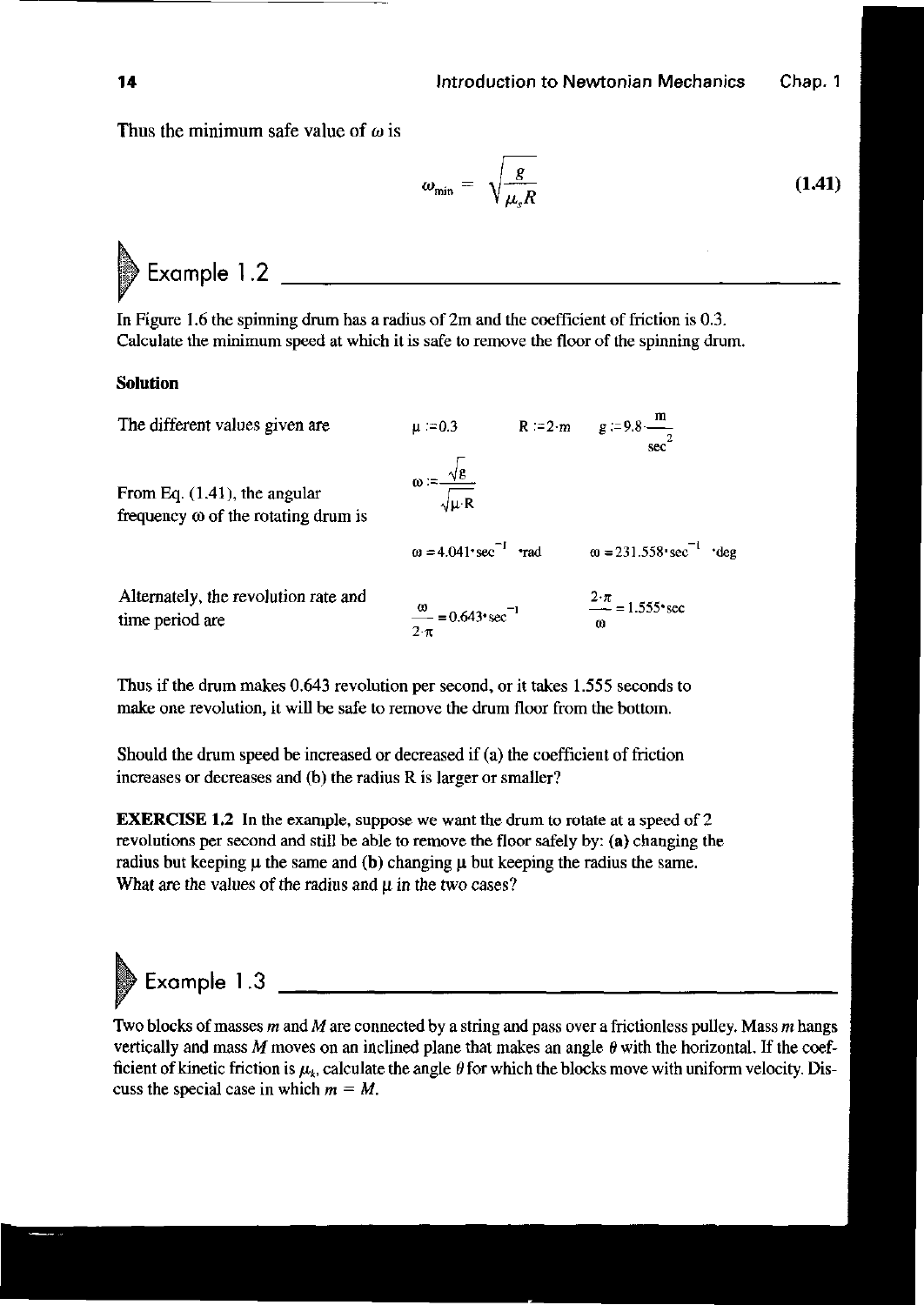#### Sec. 1.5 Simple Applications of Newton's Laws 15 15



#### **Solution**

The situation is as shown in Fig. Ex. 1.3. From the force diagram, if the blocks are in equilibrium, that is, at rest or moving with a uniform velocity,

$$
T - mg = 0 \tag{i}
$$

$$
N - Mg \cos \theta = 0 \tag{ii}
$$

$$
T - Mg \sin \theta - f = 0 \tag{iii}
$$

and, from the definition of the coefficient of friction,

$$
f = \mu_k N \tag{iv}
$$

Combining Eqs. (ii) and (iv),

$$
f = \mu_k M g \cos \theta \tag{v}
$$

Substituting for  $T$  from Eq. (i) and for  $f$  from Eq. (v) into Eq. (iii)

$$
mg - Mg \sin \theta - \mu_k Mg \cos \theta = 0 \tag{vi}
$$

# **First Method:**

| We can solve the given Eqs. (i), (ii), and (iii)                      |                                                      |
|-----------------------------------------------------------------------|------------------------------------------------------|
| directly. From the force diagram, if the blocks are in                |                                                      |
| equilibrium, at rest, or moving with uniform velocity, the            | Given                                                |
| equations after using the definition of the coefficient of friction   |                                                      |
| $f = \mu N$ are as shown.                                             | $T - m \cdot g = 0$                                  |
| Solving these equations for the unknowns $T$ , N, and $\theta$ yields | $N - M \cdot g \cdot \cos(\theta) = 0$               |
| the values as shown below.                                            |                                                      |
|                                                                       | $T - M \cdot g \cdot \sin(\theta) - \mu \cdot N = 0$ |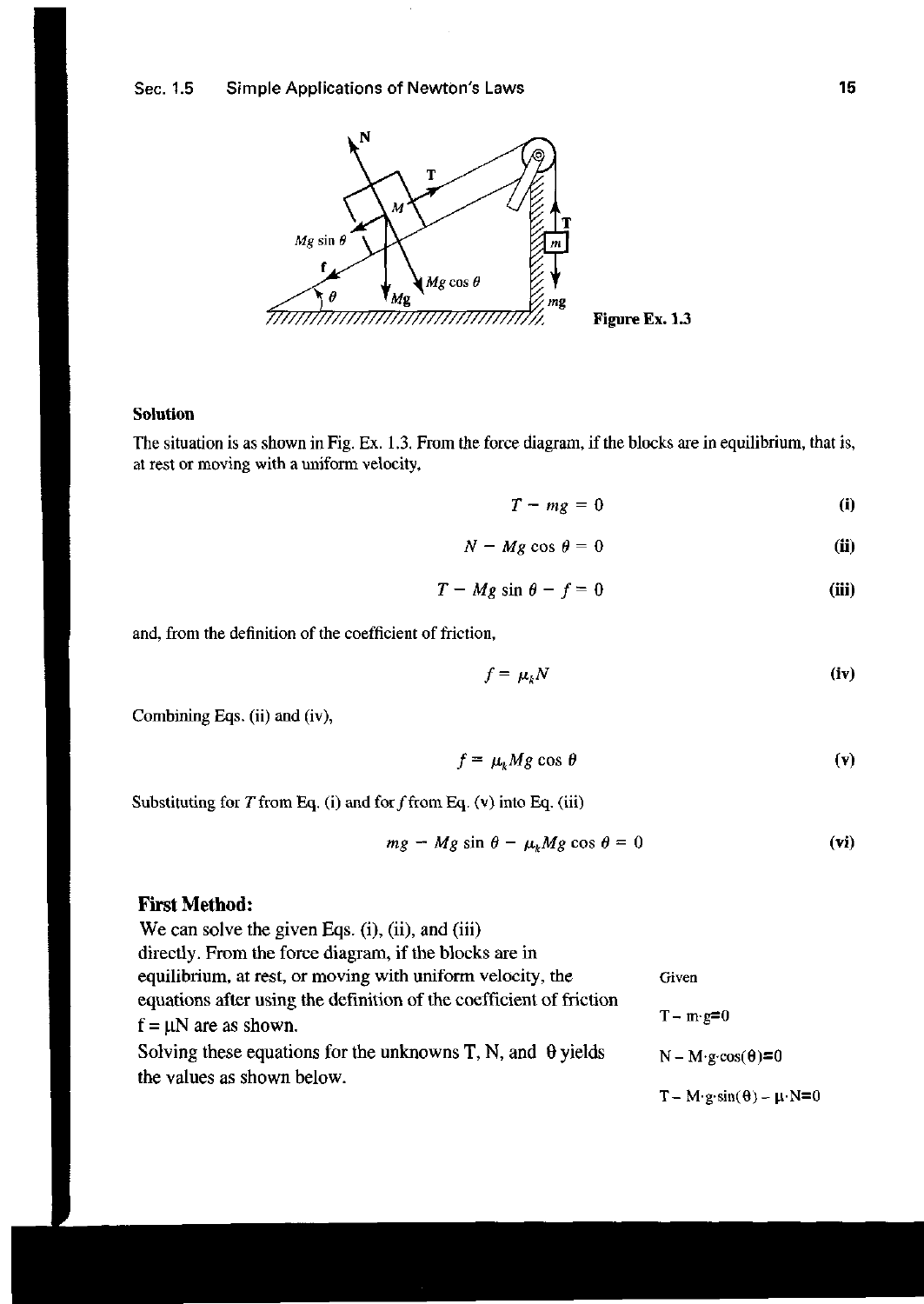$\mu := 0.3$ 

$$
Find(T, N, \theta) \Rightarrow \left[M \cdot g \cdot \cos\left[2 \cdot \operatorname{atan}\left[\frac{\left(M - \sqrt{M^2 - m^2 + \mu^2 \cdot M^2}\right)}{(m + \mu \cdot M)}\right]\right] M \cdot g \cdot \cos\left[2 \cdot \operatorname{atan}\left[\frac{\left(M + \sqrt{M^2 - m^2 + \mu^2 \cdot M^2}\right)}{(m + \mu \cdot M)}\right]\right]\right]
$$
\n
$$
2 \cdot \operatorname{atan}\left[\frac{\left(M - \sqrt{M^2 - m^2 + \mu^2 \cdot M^2}\right)}{(m + \mu \cdot M)}\right]
$$
\n
$$
2 \cdot \operatorname{atan}\left[\frac{\left(M + \sqrt{M^2 - m^2 + \mu^2 \cdot M^2}\right)}{(m + \mu \cdot M)}\right]
$$

 $M := m$ 

2-atari

2-atari

For  $M = m$ , the two possible values of  $\theta$ , given by S $\theta$ , are calculated as shown.

or M = m, the two  
possible values of  
, given by S
$$
\theta
$$
, are  
alculated as shown.

$$
S\theta = \begin{pmatrix} 0.988 \\ 1.571 \end{pmatrix} \text{rad} \qquad S\theta = \begin{pmatrix} 56.602 \\ 90 \end{pmatrix} \text{deg}
$$

# **Second Method:**

Let us now solve Eq. (vi) for the values

Eq. (vi) is written as

The two possible values given by S are (solving above equation symbolically for  $\theta$ )

One value of  $\theta$  is 56.6 degrees or 0.988 radians while the other value of  $\theta = 90$  degrees corresponds to the simple case of two masses hanging vertically from a pulley.

$$
S := \begin{bmatrix} 2 \cdot \operatorname{atan} \left[ \frac{1}{(2 \cdot (-m - \mu \cdot M))} \cdot \left( -2 \cdot M + 2 \cdot \sqrt{M^2 - m^2 + \mu^2 \cdot M^2} \right) \right] \\ 2 \cdot \operatorname{atan} \left[ \frac{1}{(2 \cdot (-m - \mu \cdot M))} \cdot \left( -2 \cdot M - 2 \cdot \sqrt{M^2 - m^2 + \mu^2 \cdot M^2} \right) \right] \\ S = \begin{pmatrix} 0.988 \\ 1.571 \end{pmatrix} \cdot \operatorname{rad} \qquad S = \begin{pmatrix} 56.602 \\ 90 \end{pmatrix} \cdot \operatorname{deg} \end{bmatrix}
$$

**EXERCISE 1.3** Find the ratio of the masses M/m so that the two blocks will move with uniform velocity for  $\theta = 45$  degrees and  $\mu = 0.3$ .

$$
M:=m\qquad \qquad \mu:=0.3
$$

$$
m \cdot g - M \cdot g \cdot sin(\theta) - \mu \cdot M \cdot g \cdot cos(\theta) = 0
$$

$$
\sqrt{90}
$$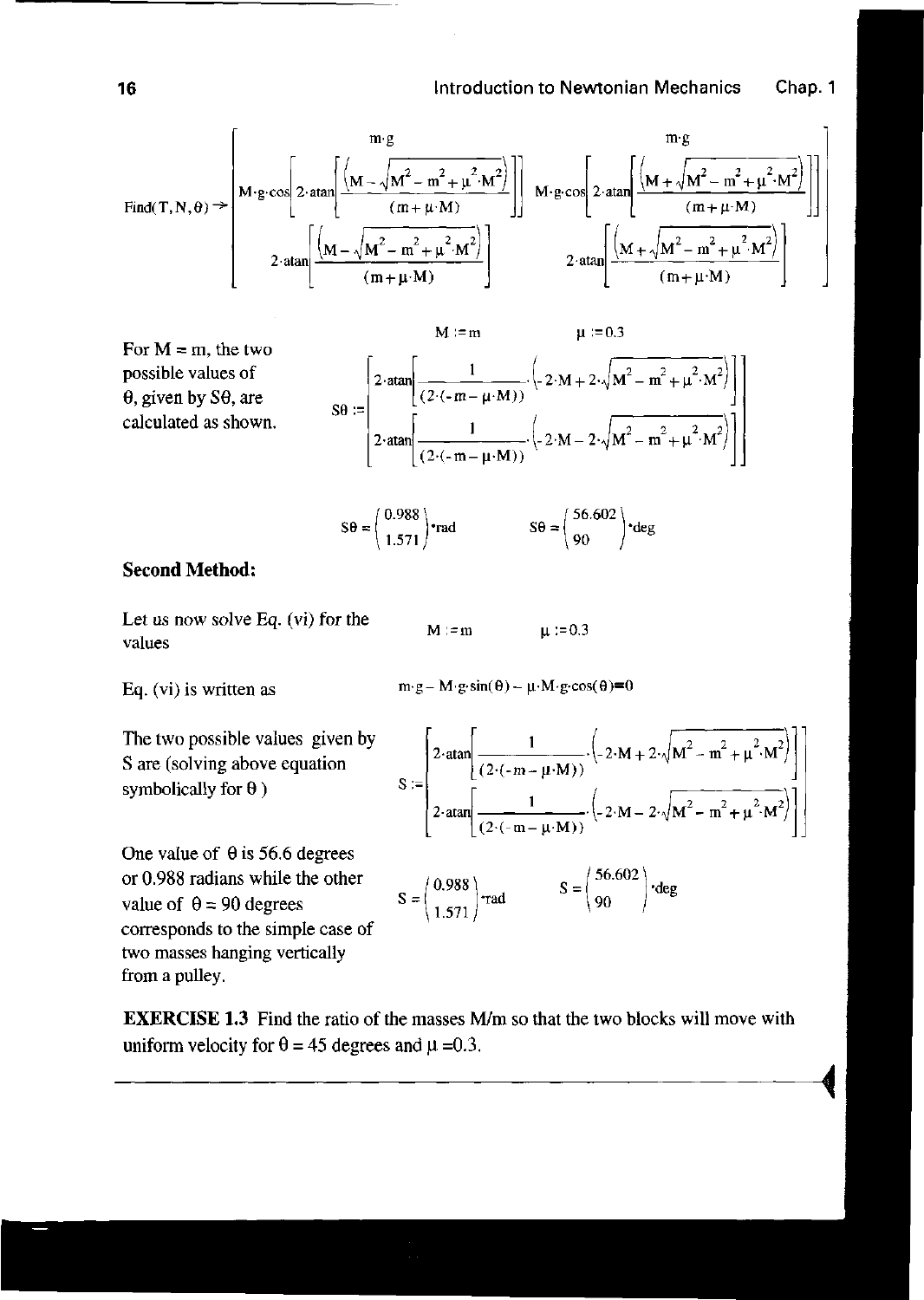

Figure 1.7 Mass *m* moving in a circle of radius *r* with a uniform speed *v.*

# **1.6 MOTION IN A CIRCLE AND GRAVITATION**

Consider a mass *m* moving in a circle of radius *r* with a uniform speed *v,* as shown in Fig. 1.7. The acceleration of mass *m* is toward the center 0 and is given by

$$
a_c = \frac{v^2}{r} \tag{1.42}
$$

where  $a_c$  is called the *centripetal acceleration* and is produced by a constant force  $F_c$ , called the *centripetal force,* and given by

$$
F_c = ma_c = m\frac{v^2}{r}
$$
 (1.43)

Note that  $F_c$  is not a force in the true sense because it is not produced as the result of interaction between objects. It simply happens to be the product of mass times acceleration.

According to Newton's universal law of gravitation, the gravitational force between mass *m* at a distance *r* from the center of Earth of mass *M* is

$$
F_G = G \frac{Mm}{r^2} = mg \tag{1.44}
$$

If this point mass is on the surface of Earth, which has a radius *R,* we may write

$$
F = mg_0 = G \frac{Mm}{R^2} \tag{1.45}
$$

$$
g_0 = \frac{GM}{R^2} \quad \text{or} \quad G = \frac{g_0 R^2}{M} \tag{1.46}
$$

That is,

Let us assume that *m* is a satellite or some other object moving with velocity *v* in a circle of radius *r* around Earth, as shown in Fig. 1.8. Gravitational force (toward the center of Earth) provides the necessary centripetal force to keep the mass moving in a circular orbit; that is,

$$
F_c = F_G
$$
  

$$
\frac{mv^2}{r} = G \frac{Mm}{r^2}
$$
 (1.47)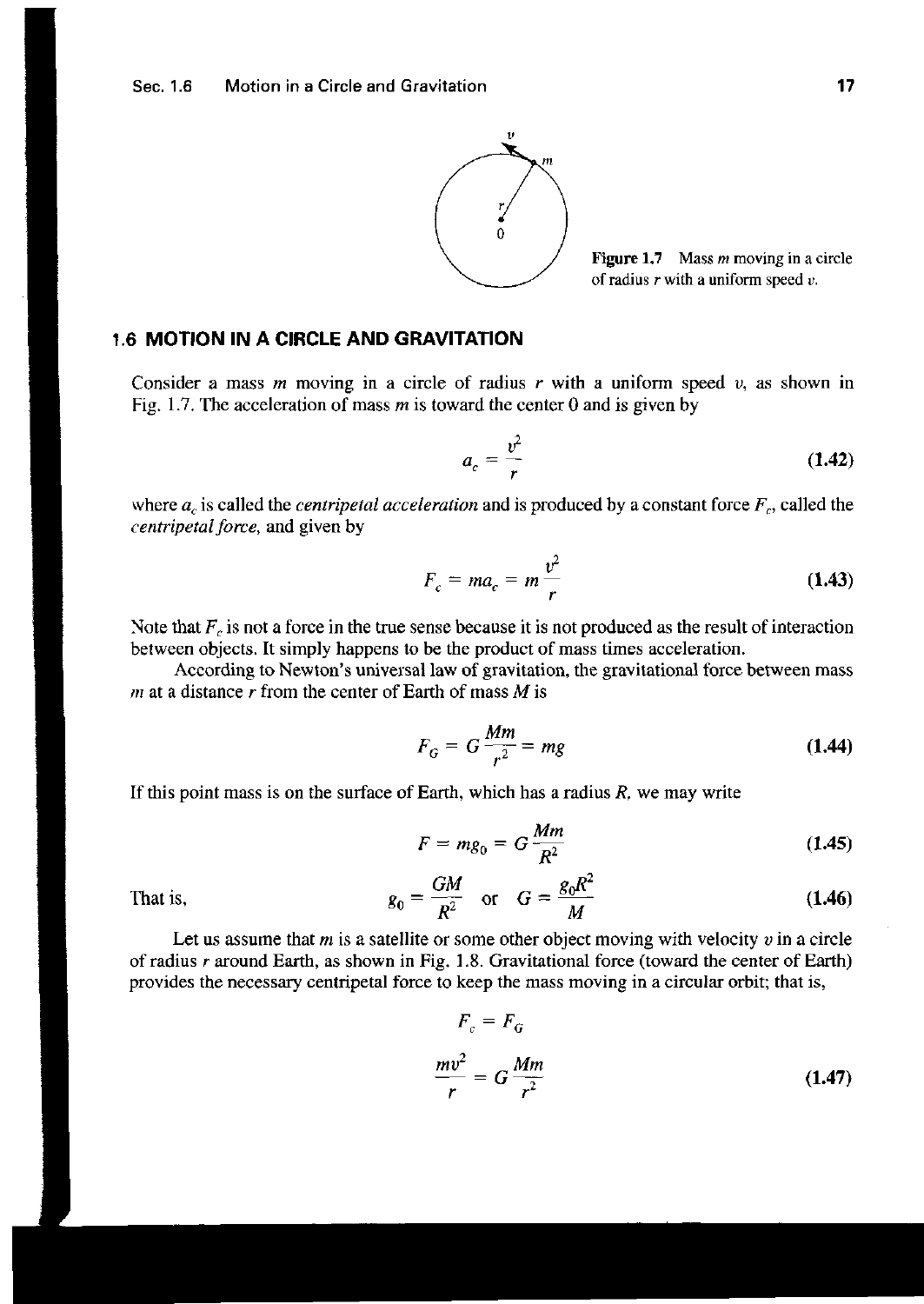

**Figure 1.8** Mass *m* moving in a circle / of radius *r* around Earth of mass *M* and radius *R.*

Substituting  $v = 2\pi r/T$ , where T is the time period of the circular orbit, in Eq. (1.47) and rearranging, we get

$$
T^2 = \frac{4\pi^2}{GM}r^3\tag{1.48}
$$

or substituting  $GM = gR^2$ , we may write Eq. (1.48) as

$$
T^2 = \frac{4\pi^2}{gR^2} r^3
$$
 (1.49)

Equations (1.48) and (1.49) are statements of Kepler's third law.

#### **Horizontal Circular Motion**

A small mass *m* swings in a horizontal circle of radius *r* at the end of a string of length /,, which makes an angle  $\theta$ , with the vertical as shown in Fig. 1.9. The string is slowly shortened by pulling it through a hole in its support until the final length is  $l_f$  and the string is making an angle  $\theta_f$  with the vertical. Find an expression for  $l_f$  in terms of  $l_i$ ,  $\theta_i$ , and  $\theta_f$ .

Suppose at some instant *t* the length of the string from the support to mass  $m$  is  $l_n$ , it makes an angle  $\hat{\theta}_n$  with the vertical, mass *m* is at a distance  $r_n$  from the axis of rotation, and  $v_n$  is the velocity of mass m. Let  $T<sub>n</sub>$  be the tension in the string as shown. Since mass m is moving in a circle of radius  $r_n$ , the horizontal component of the tension in the string must provide the necessary centripetal acceleration; that is,

$$
T_n \sin \theta_n = \frac{mv_n^2}{r_n} \tag{1.50}
$$

while the vertical component of the tension balances the weight of mass  $m$ , that is,

$$
T_n \cos \theta_n = mg \tag{1.51}
$$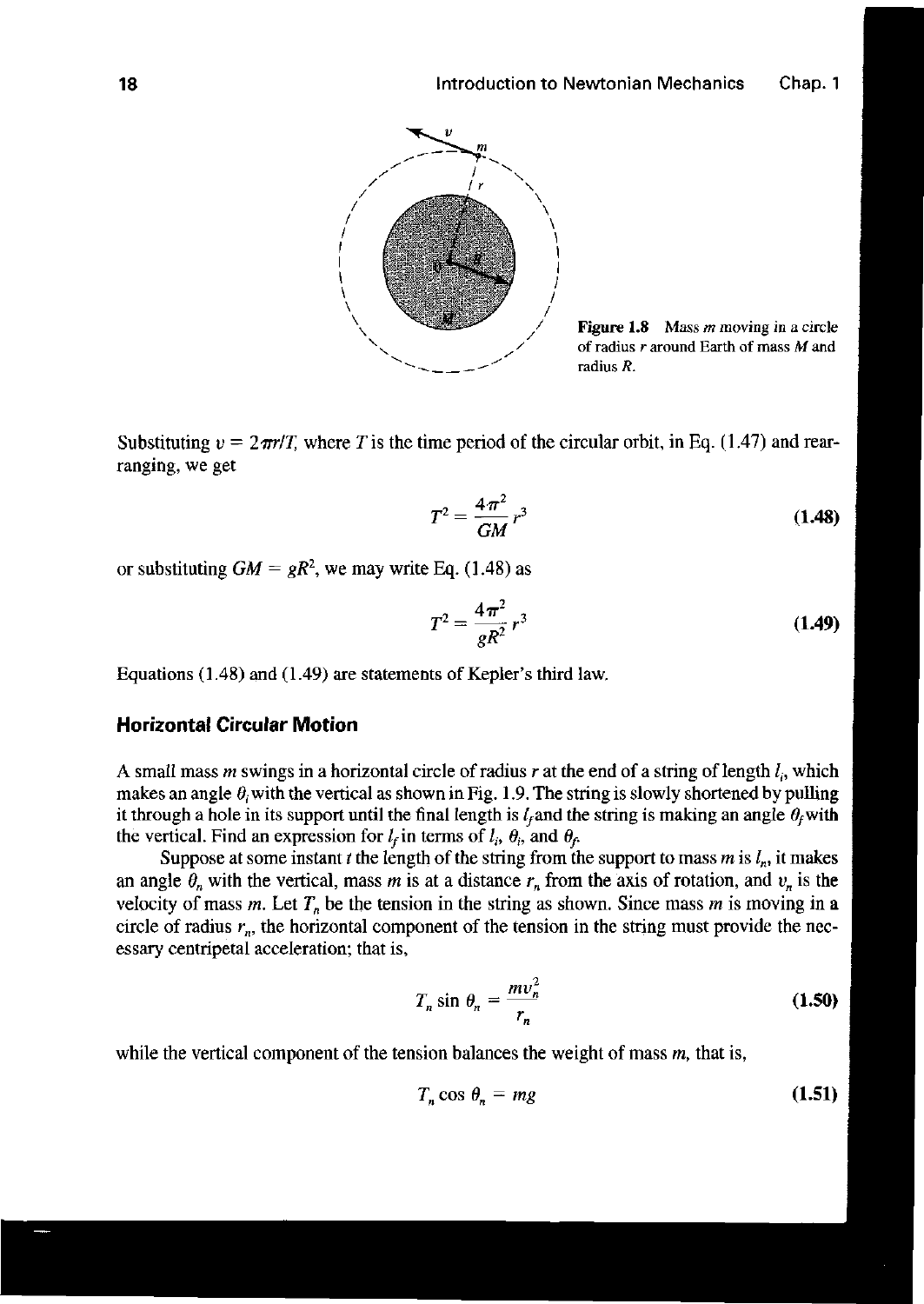

Dividing Eq. (1.50) by Eq. (1.51),

$$
\tan \theta = \frac{v_n^2}{gr_n} \tag{1.52}
$$

which may be written as

$$
gr_n^3 \tan \theta_n = v_n^2 r_n^2 \tag{1.53}
$$

Since no external torque acts on the system, the angular momentum of the system must be conserved; that is,

$$
L_1 = L_2 \quad \text{or} \quad mr_1v_1 = mr_2v_2 \quad \text{or} \quad r_1v_1 = r_2v_2 \tag{1.54}
$$

Thus, in general,

$$
r_n v_n = \text{constant} \tag{1.55}
$$

Combining Eqs. (1.53) and (1.55), we may conclude

$$
r_i^3 \tan \theta_i = r_f^3 \tan \theta_f \tag{1.56}
$$

But

$$
r_n = l_n \sin \theta_n \tag{1.57}
$$

Therefore, Eq. (1.56) takes the form

$$
(l_i \sin \theta_i)^3 \tan \theta_i = (l_f \sin \theta_i)^3 \tan \theta_f \tag{1.58}
$$

which is the required result and may be solved for *l<sup>f</sup> .*

To illustrate the above concepts, we discuss a few examples involving the motion of the planets and the centripetal force.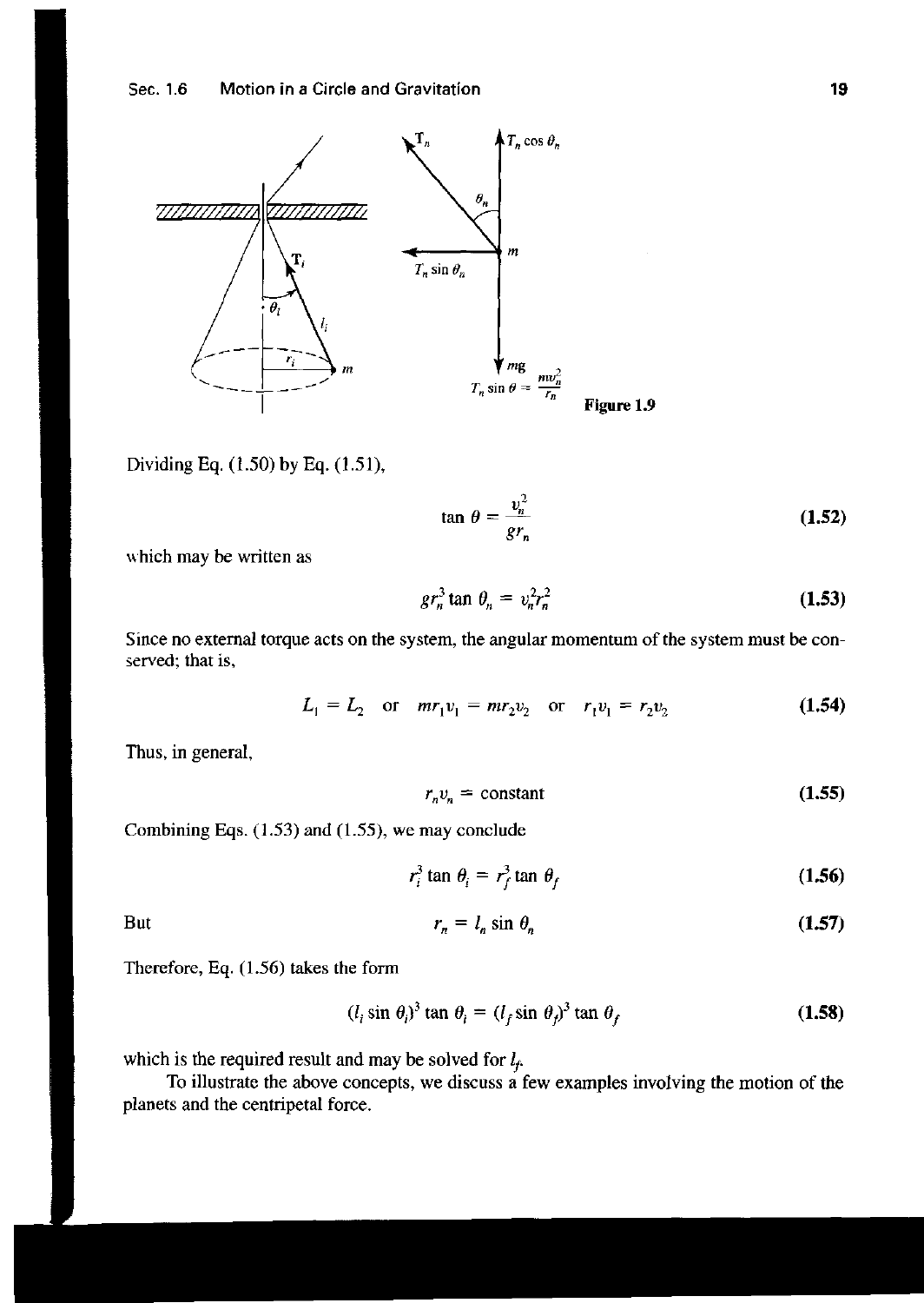

(a) Calculate the variation in the value of g with distance from the center of Earth, (b) Apply Keplers law to the motion of the Moon around Earth and calculate the distance between them.

# **Solution**

(a) From Eqs.  $(1.44)$  and  $(1.46)$ , gr is the value of  $g$  at a distance  $r$  from the center of Earth, R0 is radius of Earth, and gO is the value of g at Earth's surface.

From the given values of g0 and R0, the value  $g0 := 9.806$  $R0 := 6.38 \cdot 10^3$ of K is calculated

icc due to gravity

 $K = g0 \cdot R0^2$   $K = 3.991 \cdot 10^8$ 

 $g = \frac{3.991 \cdot 10^8}{a^2}$ 

 $R_0^2$   $\equiv$   $K$ 

 $r^2$ 

Thus the value of  $g$  in terms of  $r$  is

We calculate g for 60 different values of r and 
$$
N := 60
$$
  $n := 0..N$  then plot the results as shown in the graph.

$$
\mathbf{r}_n := \mathbf{R} \mathbf{0} + \mathbf{R} \mathbf{0} \cdot \mathbf{n} \qquad \mathbf{g}_n := \frac{\mathbf{K}}{\left(\mathbf{r}_n\right)^2}
$$

Below are some values of g at different r, together with  $r_{60}$  and  $g_{60}$ , which correspond to the values near the Moon's surface.

- $r_0 = 6.38 \cdot 10^3$   $g_0 = 9.806$  $r_1 = 1.276 \cdot 10^4$  g<sub>1</sub> = 2.451
- $r_{10} = 7.018 \cdot 10^4$   $g_{10} = 0.081$
- $r_{\epsilon 0} = 3.892 \cdot 10^5$   $g_{60} = 0.003$



Acceleration g versus distance r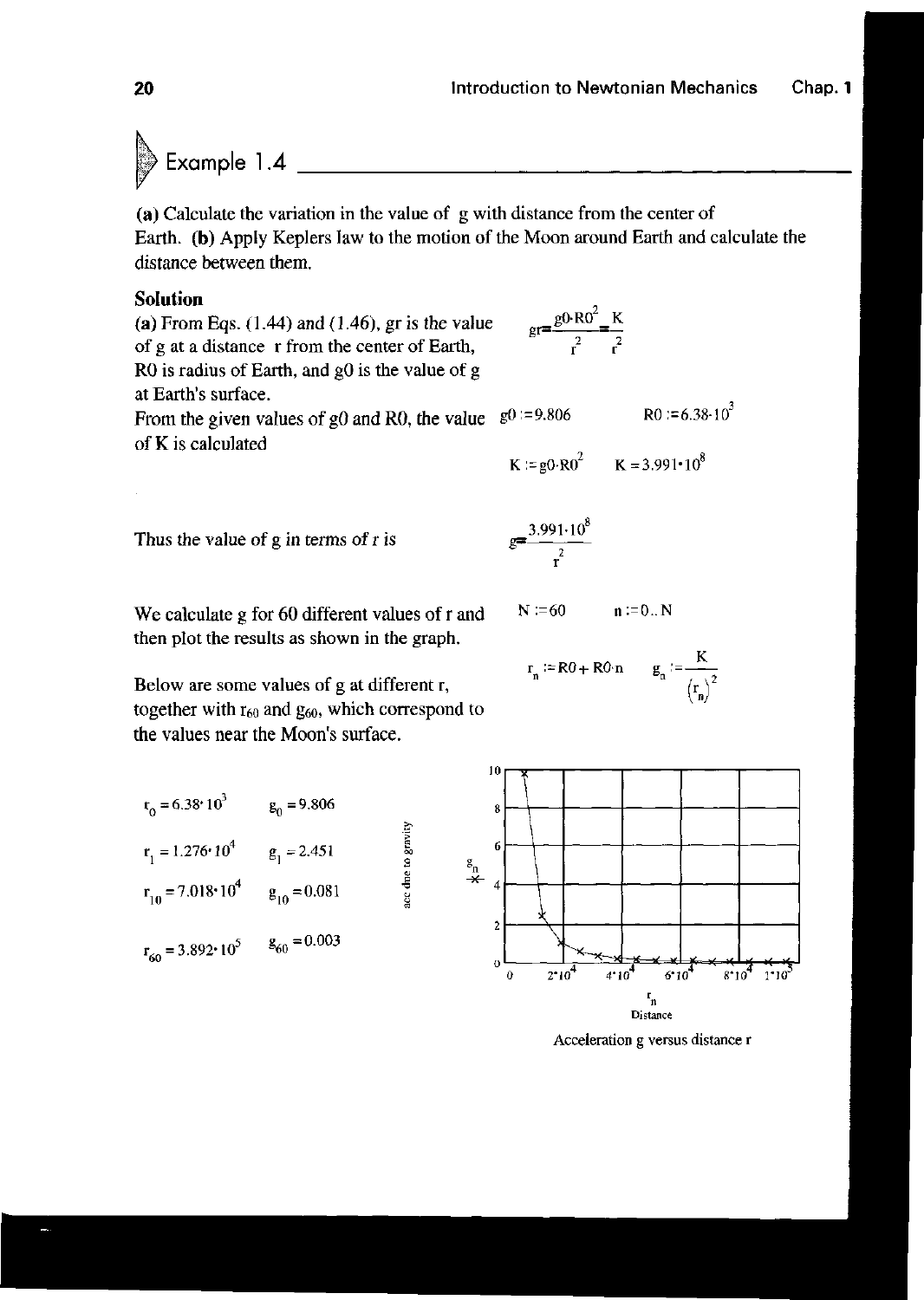(b) Eq.  $(1.49)$  for T may be solved for r as shown.

$$
T^2 = \left(\frac{4 \cdot \pi^2}{g \cdot R^2}\right) \cdot r^3
$$

has solution(s)

$$
\left[\begin{array}{c}1-\frac{2}{4}\left(\frac{2}{3}\right)\right]_{2}\left(\frac{1}{3}\right)\left(\frac{1}{3}\right)\left(\frac{2}{3}\right)\left(\frac{1}{3}\right)\left(\frac{2}{3}\right)\left(\frac{1}{3}\right)\left(\frac{2}{3}\right)\left(\frac{1}{3}\right)\left(\frac{2}{3}\right)\left(\frac{1}{3}\right)\left(\frac{2}{3}\right)\left(\frac{1}{3}\right)\left(\frac{2}{3}\right)\left(\frac{1}{3}\right)\left(\frac{2}{3}\right)\left(\frac{1}{3}\right)\left(\frac{2}{3}\right)\left(\frac{1}{3}\right)\left(\frac{2}{3}\right)\left(\frac{1}{3}\right)\left(\frac{2}{3}\right)\left(\frac{1}{3}\right)\left(\frac{2}{3}\right)\left(\frac{1}{3}\right)\left(\frac{2}{3}\right)\left(\frac{1}{3}\right)\left(\frac{2}{3}\right)\left(\frac{1}{3}\right)\left(\frac{2}{3}\right)\left(\frac{1}{3}\right)\left(\frac{2}{3}\right)\left(\frac{1}{3}\right)\left(\frac{2}{3}\right)\left(\frac{1}{3}\right)\left(\frac{2}{3}\right)\left(\frac{1}{3}\right)\left(\frac{2}{3}\right)\left(\frac{1}{3}\right)\left(\frac{2}{3}\right)\left(\frac{1}{3}\right)\left(\frac{2}{3}\right)\left(\frac{1}{3}\right)\left(\frac{2}{3}\right)\left(\frac{1}{3}\right)\left(\frac{2}{3}\right)\left(\frac{1}{3}\right)\left(\frac{2}{3}\right)\left(\frac{1}{3}\right)\left(\frac{2}{3}\right)\left(\frac{1}{3}\right)\left(\frac{2}{3}\right)\left(\frac{1}{3}\right)\left(\frac{2}{3}\right)\left(\frac{1}{3}\right)\left(\frac{2}{3}\right)\left(\frac{1}{3}\right)\left(\frac{2}{3}\right)\left(\frac{1}{3}\right)\left(\frac{2}{3}\right)\left(\frac{1}{3}\right)\left(\frac{2}{3}\right)\left(\frac{1}{3}\right)\left(\frac{2}{3}\right)\left(\frac{1}{3}\right)\left(\frac{2}{3}\right)\left(\frac{2}{3}\right)\left(\frac{2}{3}\right)\left(\frac{2}{3}\right)\left(\frac{2}{3}\right)\left(\frac{2}{3}\right)\left(\frac{2}{3}\right)\left(\frac{2}{3}\right)\left(\frac{2}{3}\
$$

 $T = 27.33$  days is the period of revolution of the Moon around Earth and R is the radius of Earth.

Using the given values of T, g, and R, we obtain the value of r, the distance between Earth and the Moon.

T:=(27.333)·24-60-60-sec R:=6.368·10 m  $g := 9.8 \cdot \frac{m}{\sec^2}$  $T = 2.362 \cdot 10^6$  •sec r :=  $\frac{1}{4}$ -4 $\left(\frac{2}{3}\right)$ - $\frac{2}{3}\left(\frac{2}{3}\right)$ - $\frac{1}{8}\left(\frac{2}{3}\right)$  $\frac{2}{8}\left(\frac{2}{3}\right)$  $r = 3.829 \cdot 10^8$   $\cdot$ m  $r = 3.829 \cdot 10^5$   $\cdot$ km

EXERCISE 1.4 Repeat the example for another planet such as Mars or Venus.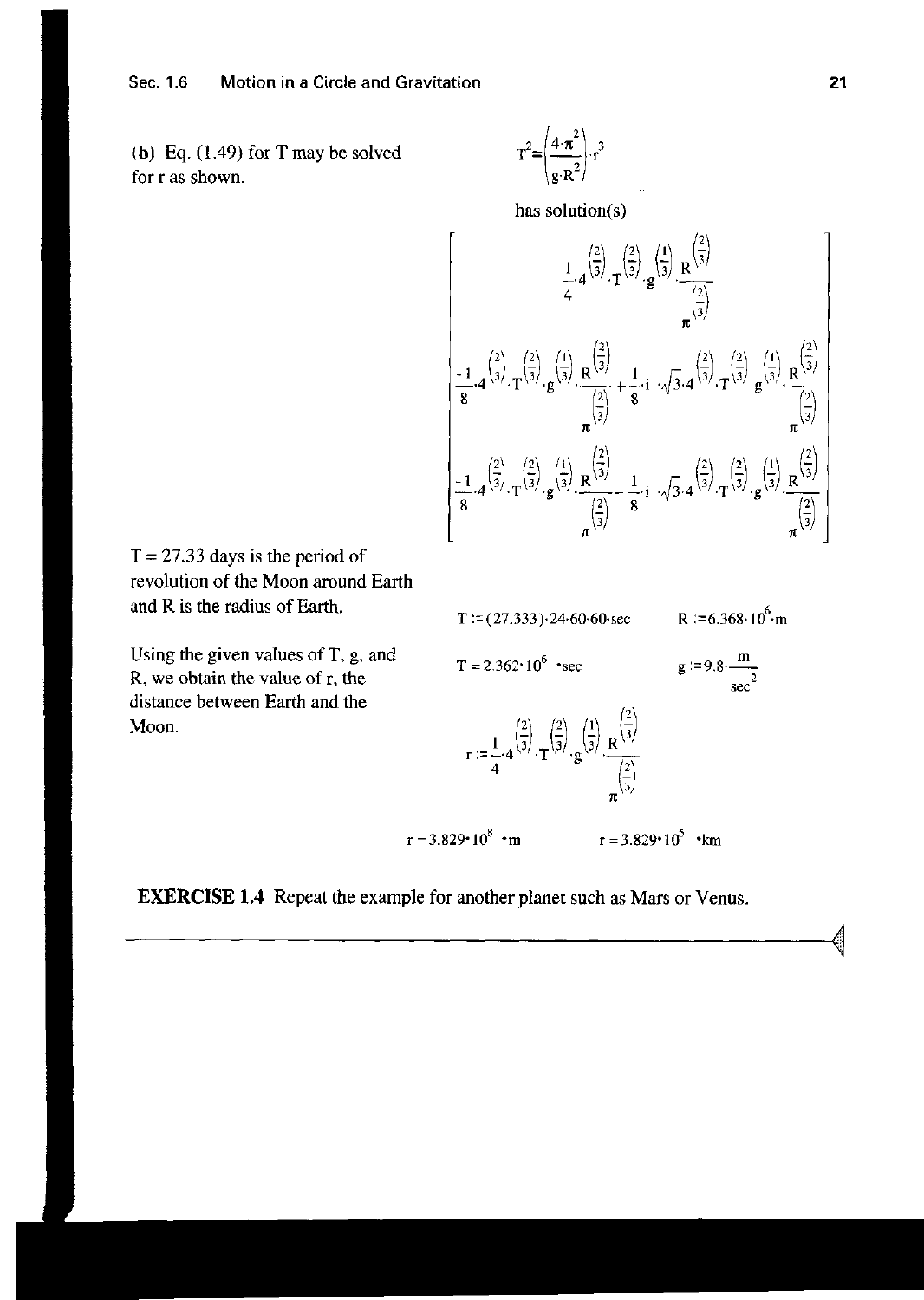# **Example 1.5**

A small mass swings in a horizontal circle of radius r at the end of a string of length  $L_i$  and makes an angle  $\theta_i$  with the vertical as shown in Figure 1.9. The string is slowly shortened by pulling it through a hole in its support. Write expressions for r, v, and time period of revolution  $T$  in terms of  $\theta$ . Then graph these quantities.

# **Solution**

We will use Eqs. (1.57) and (1.53), and  $T = 2\pi/(\omega)$ . Let us consider  $n = 25$  values of  $\theta$ from a very small angle to 90 degree angle. Radius  $r_1$  (for  $n = 1$ ) is 0.063 meter, while the vertical angle is 3.6 degrees. Three graphs are shown below.

(a) Which quantities become very small near  $\theta = 0$  degree angle and near  $\theta =$ 90 degree angle, and why?

(b) Which quantities become very large at near  $\theta = 0$  degree angle and near  $\theta$  = 90 degree angle, and why?

(c) What is the significance of the points where two graphs intersect?

 $r_1 = 0.063$   $v_1 = 0.197$   $T_1 = 2.005$ 

 $r_{10} = 0.588$   $v_{10} = 2.046$   $T_{10} = 1.805$ 

 $r_{20} = 0.951$   $v_{20} = 5.356$   $T_{20} = 1.116$ 

 $r_{25} = 1$   $v_{25} = 4.001 \cdot 10^{8}$   $T_{25} = 1.571 \cdot 10^{8}$ 





**EXERCISE 1.5** Derive an expression for the tension Ft in the string as a function of the angle of the string with the vertical. Graph the tension Ft and angular frequency  $\omega$ versus  $\theta$ . Then answer all the questions in the example using this information.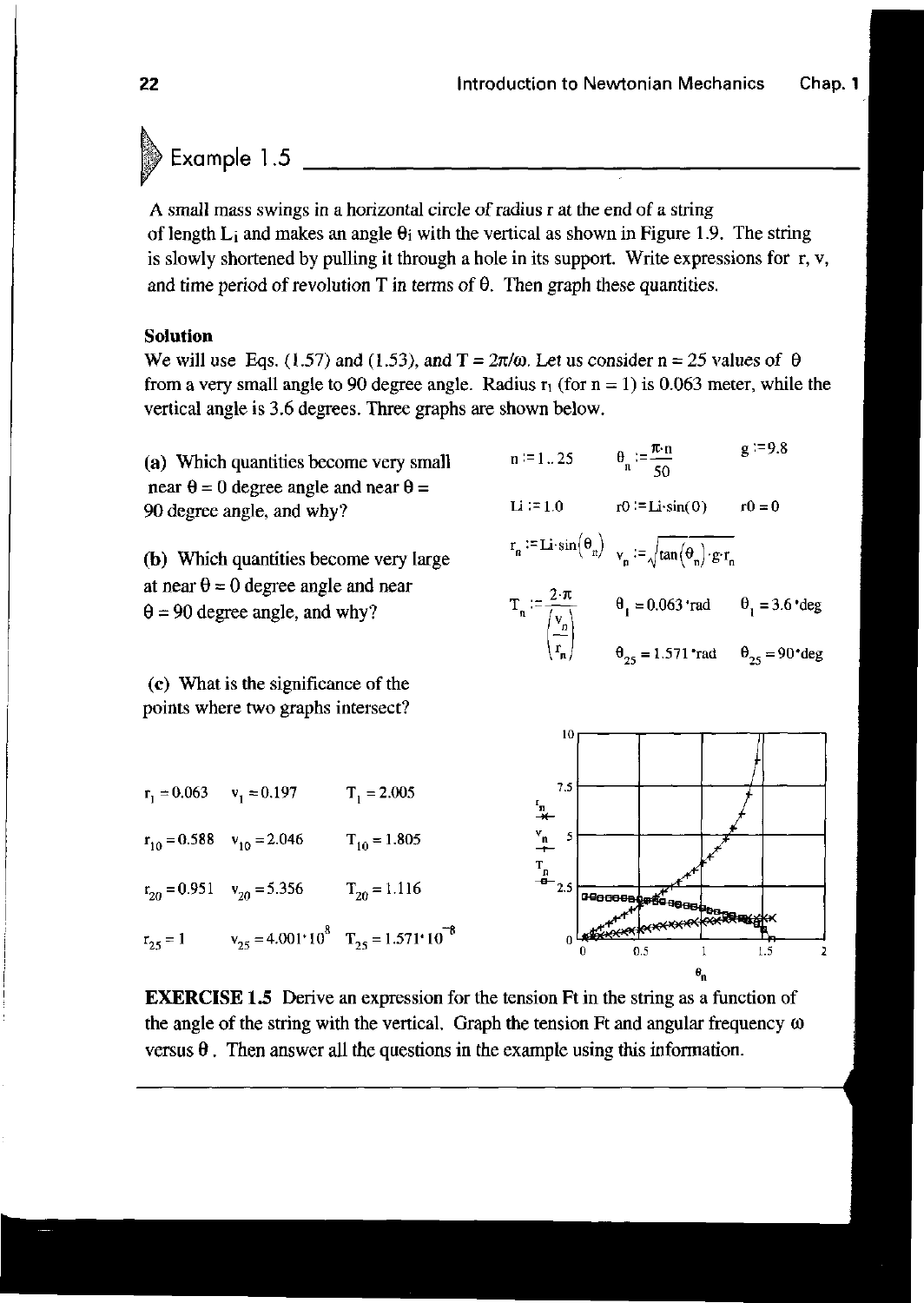1

#### **PROBLEMS**

- 1.1. The speed *v* of sound waves in air depends on the atmospheric pressure *P* and density *p* of the air. By using the method of dimensional analysis, find an expression for *v* in terms of *P* and *p.*
- 1.2. The velocity v of waves on a vibrating string depends on the tension  $T$  in the string and the mass per unit length  $\lambda$  of the string. Derive an expression for v by using the dimensional analysis method.
- 1.3. The time period *T* of a planet around the Sun of mass *M* is given by the following expression: *T<sup>2</sup> =*  $4\pi^2 r^3/MG$  where *a* is the radius of the circular orbit of the planet.
	- (a) What are the SI units of  $G$ ?
	- (b) Derive the preceding expression by using the dimensional analysis method, that is, by assuming  $T = T(r, M, G)$ .
- 1.4. When a fluid flows in a pipe, the friction between the fluid and the surface of the pipe is given by the coefficient of viscosity  $\eta$ , defined by the equation  $F/A = \eta (dv/ds)$ , where F is the force of friction acting across an area A and *dv/ds* is the velocity gradient between layers of fluids. (a) What are the units of  $\eta$ ?
	- (b) If  $\Delta P$  is the pressure difference and is directly proportional to  $\Delta l$ , by using the method of dimensional analysis, show that

$$
\frac{\Delta P}{\Delta l} = \text{ constant } \frac{\eta \phi}{r^4}
$$

where  $\phi$  is the volume flux of the fluid through the pipe and r is the radius of the pipe, as shown in Fig. PI.4.



- 1.5. In Fig. 1.1, the mass of object C is 100 kg, the acceleration measured by the observer in the inertial system A is 100 m/s<sup>2</sup>, while the observer in system B measures the acceleration as 90 m/s<sup>2</sup>. What is the fictitious force? What is the acceleration of the noninertial system B? What could B do to achieve a true inertial system?
- 1.6. A mass *m* is given an initial velocity  $v_0$  up an inclined plane of angle  $\theta$  ( $\theta$  is greater than the angle of friction). Find the distance the mass moves up the incline, the time it takes to reach this point, and the time it takes to return to its original position.
- 1.7. A box of mass *m* is connected by a rope that passes over a pulley to a box of mass *M,* as shown in Fig. PI.7. The coefficient of friction between *m* and the horizontal surface *AB* or the inclined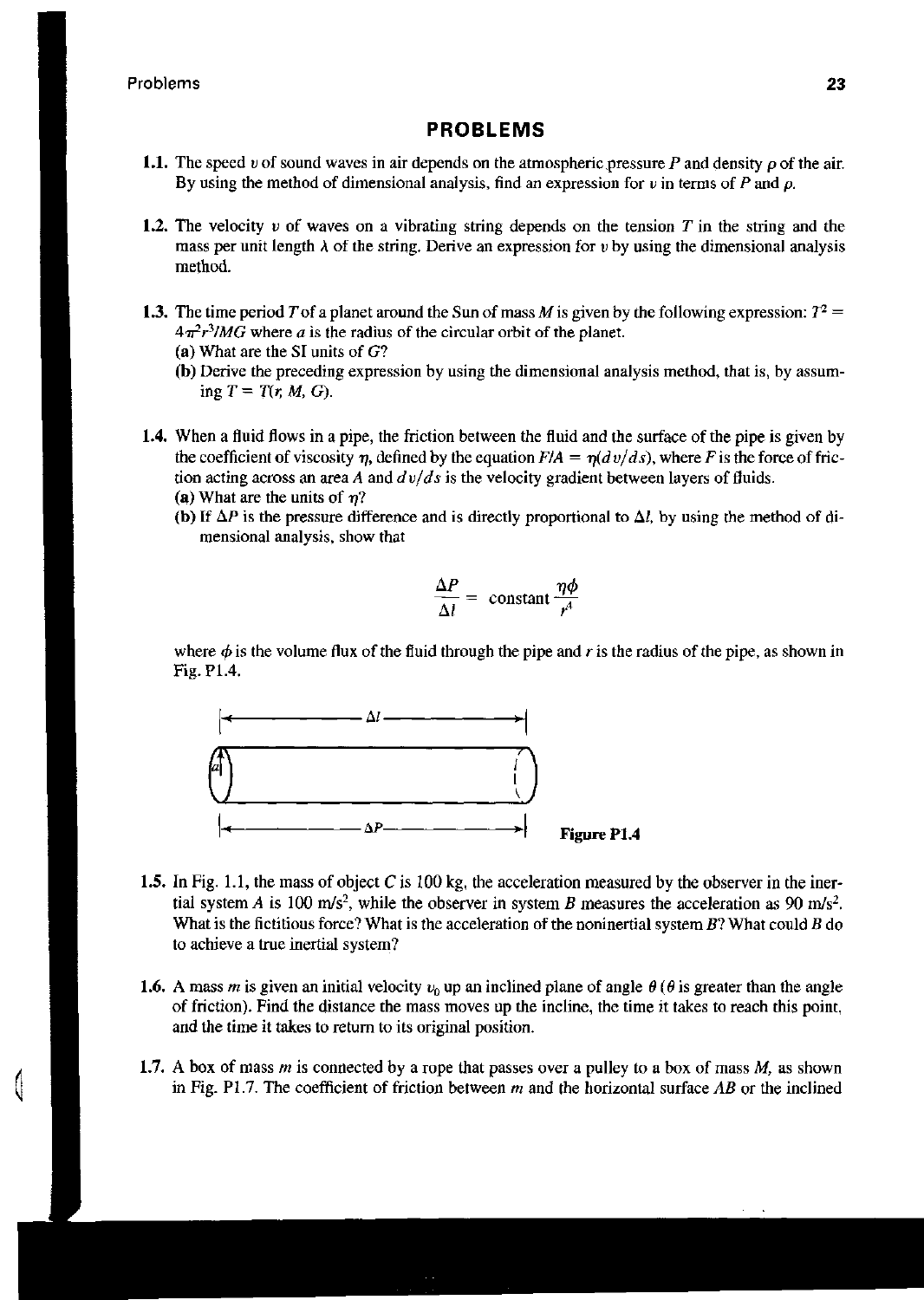surface  $BC$  is  $\mu$ . Find the acceleration of the system and the tension in the rope for the portion when the mass is moving (a) between A and *B,* and (b) between *B* and C.



- **1.8.** A man of mass *M* pushes horizontally a sled with a boy (sitting on it) of mass *m*. The coefficient of friction between the sled and the snow is  $\mu$ , and the coefficient of friction between the man's feet and the snow is  $\mu_{s}$ .
	- (a) Draw a clear diagram showing all the forces acting on the sled and the man.
	- (b) Calculate the horizontal and vertical components of the force when the man and the sled have an acceleration *a.*
	- (c) What is the maximum acceleration the man can give to himself and the sled?
- 1.9. A man pushes a box of mass *M* with a force *F* using a stick *AB* of mass *m* and making an ai with the vertical, as shown in Fig. P1.9. The coefficient of friction between the box and the flow is *fi.*
	- (a) Draw a clear diagram showing all the forces.
	- (b) Calculate the value of *F* required to move the box with uniform velocity.
	- (c) Show that, if  $\theta$  is less than the angle of friction, the box cannot be started by just pushing.



**1.10.** Consider a system of two masses and a pulley as shown in Fig. P1.10. Let  $m_1 = 12$  kg,  $m_2 = 8$  kg the mass of the pulley  $m = 10$  kg, and its radius  $r = 10$  cm.

(a) Show all the forces acting on the system.

**(b)** Calculate  $T_1$ ,  $T_2$ , and acceleration a. Assume the pulley to be a solid disk  $(I_{disk} = mr^2/2)$ .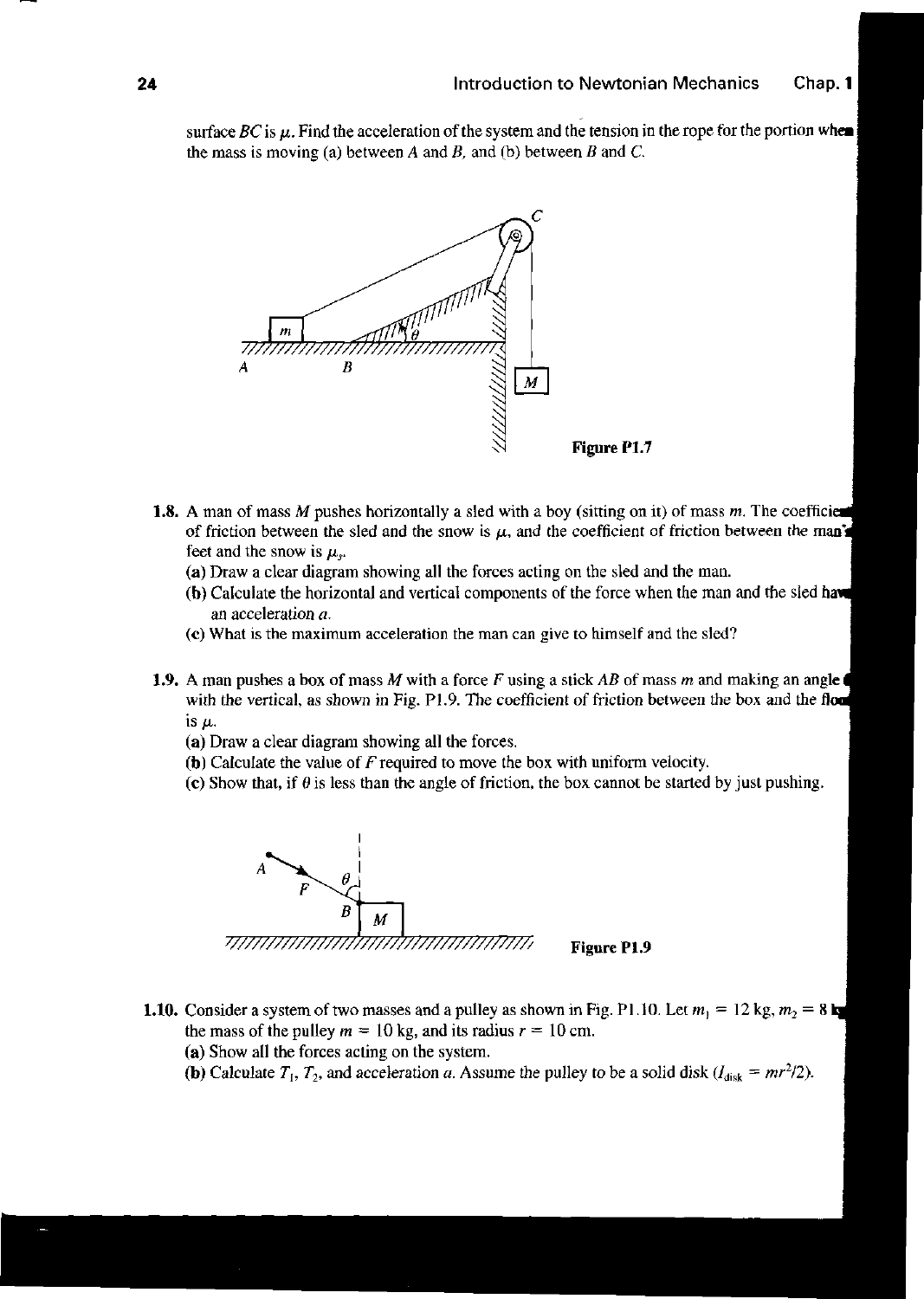Problems 25 and 25 and 25 and 25 and 26 and 26 and 26 and 26 and 26 and 26 and 26 and 26 and 26 and 26 and 26

1

n

Ωt ۰,

ie

Ĥ  $\mathfrak{R}$ 

g.



- **1.11.** Repeat Problem 1.10 if the pulley were a hollow rim of the same mass and radius  $(I_{\text{rim}} = mr^2)$ .
- **1.12.** An automobile on a highway enters a curve of radius *R* and banking angle *0,* as shown in Fig. PI. 12. The coefficient of friction between the wheels and the road is  $\mu$ . What are the maximum and minimum speeds with which a car can round the curve without skidding sideways?



- **1.13.** A mass *M* tied to a string of radius *R* is whirled in a vertical circle as shown in Fig. PI.13. (a) Find the tension in the string at different points such as *A, B, C,* and *D.*
	- (b) What is the minimum velocity  $v_0$  at the top point *B* so that the string won't slack?
	- (c) Graph *T* and *v* as a function of *6* for given *M* and *R.*



**1.14.** Two particles of masses m, and *m2* at a distance *R* from each other are under the influence of an attractive force *F.* If the two masses undergo uniform circular motion about each other with an angular velocity  $\omega$ , show that

$$
F = \left(\frac{m_1 m_2}{m_1 + m_2}\right) \omega^2 R = \frac{\omega^2 R}{(1/m_1) + (1/m_2)}
$$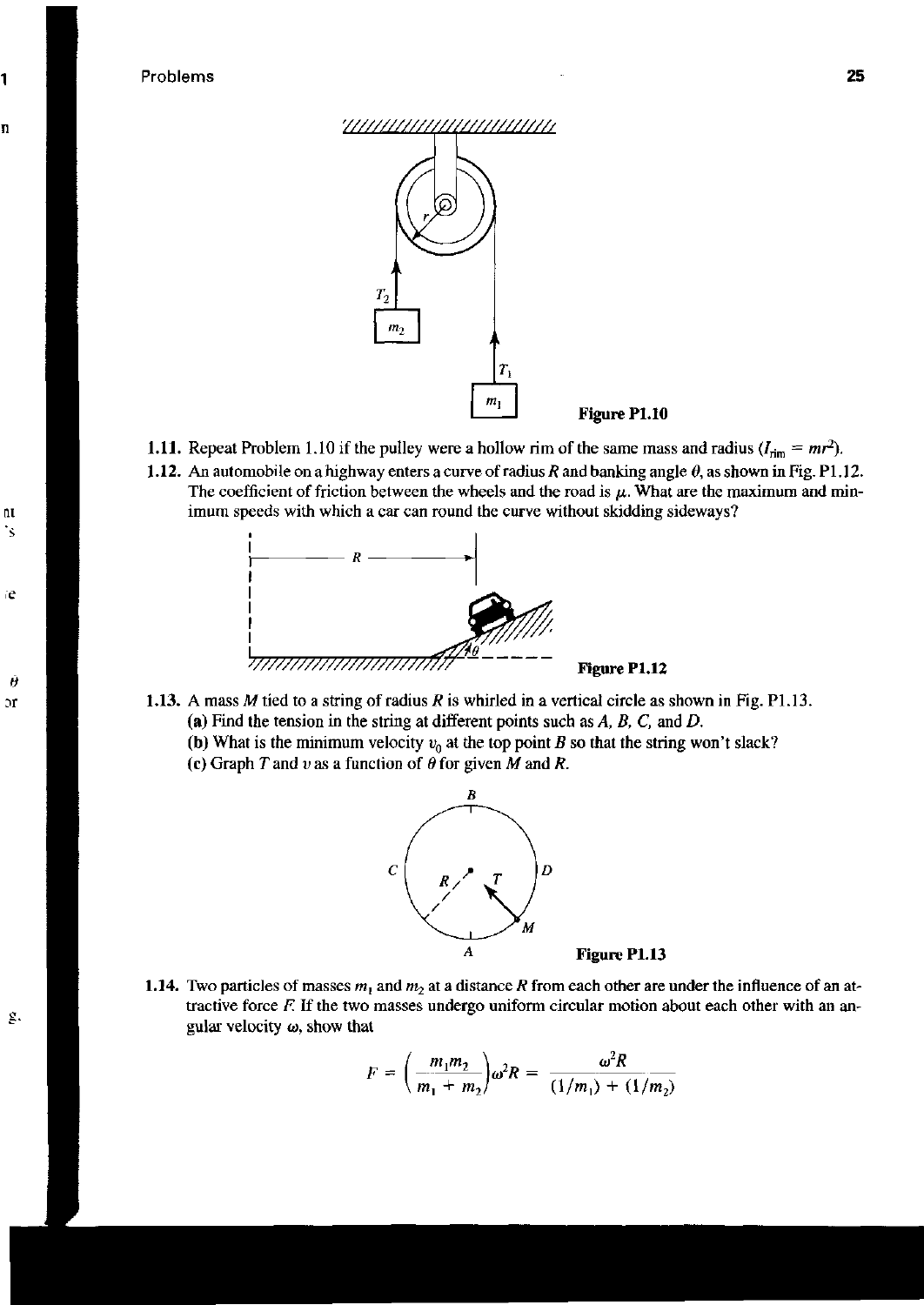- **1.15.** Calculate the height and velocity of a satellite that remains over the same point at all times as seen from Earth. Assume a circular orbit and express the height in terms of the radius of the Earth, *Re.* Such a satellite, called a synchronous satellite, goes around Earth once every 24 h, so its position appears stationary with respect to a ground station. One such communication satellite was named Earlybird.
- **1.16.** Consider a cone with an apex half-angle *6,* as shown in Fig. PI. 16. A particle of mass *m* slides without friction on the inside of the cone in a circular path in a horizontal plane with speed *v.* Draw a force diagram and calculate the radius of the circular path in terms of *6, v,* and *g.*



- **1.17.** Repeat Problem 1.16 for the case when the surface is not frictionless and the coefficient of friction is  $\mu$ .
- **1.18.** Find the mass of the Sun, assuming that Earth moves in a circular orbit of radius  $1.496 \times 10^8$  m and completes one revolution around the Sun in one year.
- **1.19.** Find the distance between Earth and Mars by first calculating the distances of these planets from the Sun. The revolution period of Earth is 1.00 year and that of Mars is 1.88 years.
- **1.20.** Repeat Problem 1.15 for a synchronous satellite going around Jupiter every 9 h, 50 min. Revolution period of Jupiter is 11.86 years, its mass is 317.80 times Earth's mass, and it's at a distance of  $677.71 \times 10^7$  km from the Sun.